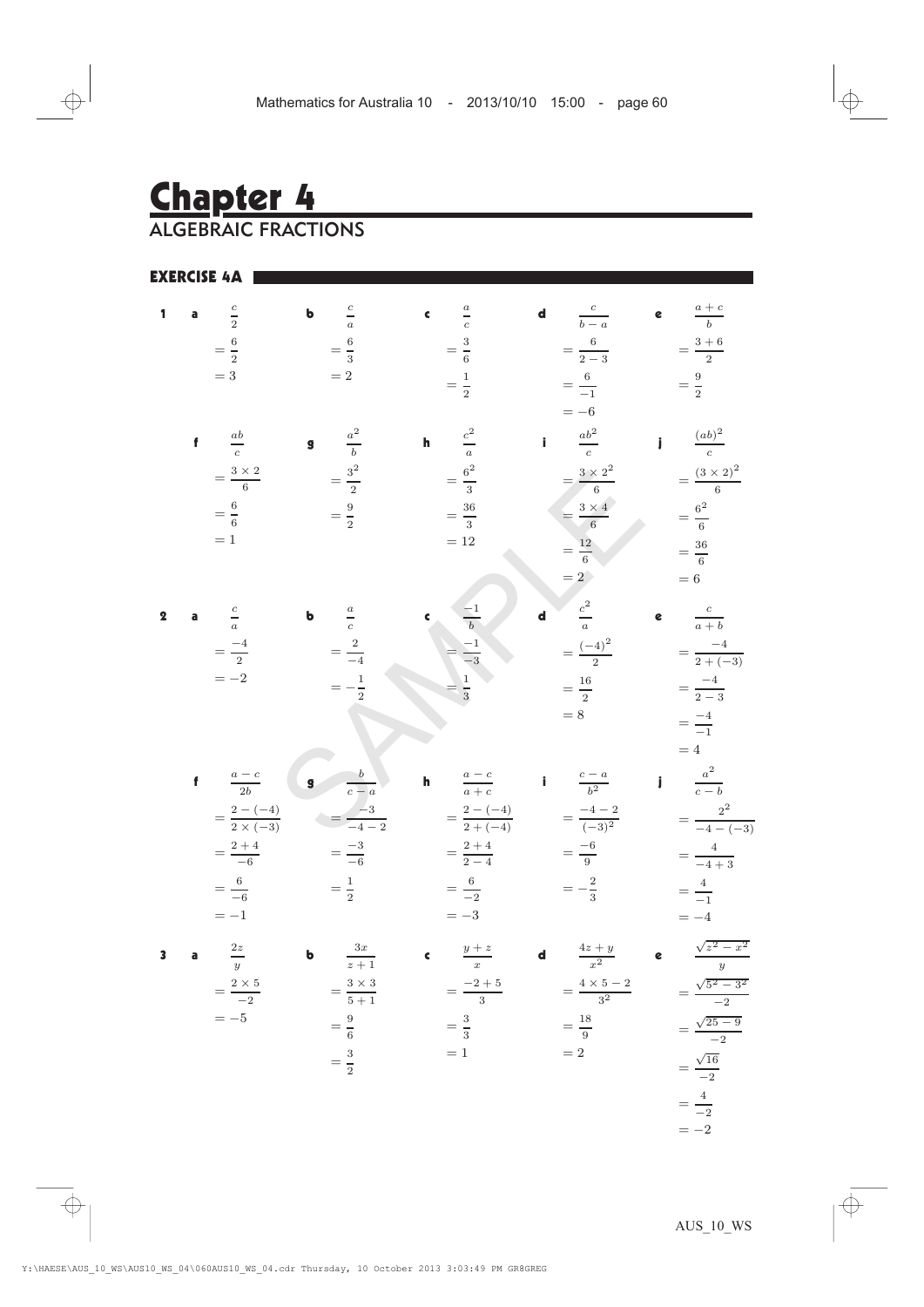EXERCISE 4B.1

| 1           | a  | $rac{2a}{4}$                                                                                                    | b | $rac{4m}{2}$                                                                                             | ¢ | $rac{6a}{a}$                                                                                                                                                             | $\mathbf d$                                                      | $\frac{6a}{2a}$                                                                                 |                               |
|-------------|----|-----------------------------------------------------------------------------------------------------------------|---|----------------------------------------------------------------------------------------------------------|---|--------------------------------------------------------------------------------------------------------------------------------------------------------------------------|------------------------------------------------------------------|-------------------------------------------------------------------------------------------------|-------------------------------|
|             |    | $=\frac{12\times a}{\sqrt{4}}$                                                                                  |   | $=\frac{2\underline{\mathscr{A}}\times m}{\underline{\mathscr{A}}}$                                      |   | $= \frac{6 \times \mathscr{A}^1}{1 \mathscr{A}}$                                                                                                                         |                                                                  | $=\frac{3\cancel{6} \times \cancel{a}^1}{12 \times \cancel{a}_1}$                               |                               |
|             |    |                                                                                                                 |   |                                                                                                          |   |                                                                                                                                                                          |                                                                  |                                                                                                 |                               |
|             |    | $=\frac{a}{2}$                                                                                                  |   | $=\frac{2\times m}{1}$                                                                                   |   | $=\frac{6}{1}$                                                                                                                                                           |                                                                  | $=\frac{3}{1}$                                                                                  |                               |
|             |    |                                                                                                                 |   | $=2m$                                                                                                    |   | $=6$                                                                                                                                                                     |                                                                  | $=$ 3                                                                                           |                               |
|             | e  | $\frac{2a^2}{a}$                                                                                                |   | $\frac{2x^3}{2x}$                                                                                        | 9 | $\frac{2x^3}{x^2}$                                                                                                                                                       | h                                                                | $\frac{2x^3}{x^3}$                                                                              |                               |
|             |    | $=\frac{2\times a\times\mathbf{a}^1}{1\mathbf{a}}$                                                              |   | $=\frac{12 \times x \times x \times x^1}{12 \times x_1}$                                                 |   | $= \frac{2 \times x \times^1 x \times x^1}{1 x \times x^1}$                                                                                                              |                                                                  |                                                                                                 |                               |
|             |    | $=\frac{2\times a}{1}$                                                                                          |   | $=\frac{x \times x}{1}$                                                                                  |   | $=\frac{2x}{1}$                                                                                                                                                          |                                                                  | $=\frac{2}{1}$                                                                                  |                               |
|             |    | $=2a$                                                                                                           |   | $= x^2$                                                                                                  |   | $=2x$                                                                                                                                                                    |                                                                  | $=2$                                                                                            |                               |
|             |    |                                                                                                                 |   |                                                                                                          |   |                                                                                                                                                                          |                                                                  |                                                                                                 |                               |
|             | i. | $\frac{2a^2}{4a^3}$                                                                                             |   | $\frac{8m^2}{4m}$                                                                                        | k | $\frac{4a^2}{a^2}$                                                                                                                                                       |                                                                  | $\frac{6t}{3t^2}$                                                                               |                               |
|             |    | $=\frac{12\times\mathscr{A}^1\!\!\times\mathscr{A}^1}{2^{A}\times a\times\mathscr{A}_1\!\!\times\mathscr{A}_1}$ |   | $=\frac{28\times m\times m^1}{14\times m_1}$                                                             |   | $=\frac{4\times a\mathbf{1}\times a\mathbf{1}}{\mathbf{1}^{\alpha}\times\mathbf{1}}$                                                                                     |                                                                  | $=\frac{2\cancel{6} \times \cancel{t}_1}{1 \cancel{3} \times \cancel{t}_1 \times \cancel{t}_1}$ |                               |
|             |    |                                                                                                                 |   |                                                                                                          |   |                                                                                                                                                                          |                                                                  |                                                                                                 |                               |
|             |    | $=\frac{1}{2\times a}$                                                                                          |   | $=\frac{2\times m}{1}$                                                                                   |   | $=\frac{4}{1}$                                                                                                                                                           |                                                                  | $=\frac{2}{t}$                                                                                  |                               |
|             |    | $=\frac{1}{2a}$                                                                                                 |   | $=2m$                                                                                                    |   | $=4$                                                                                                                                                                     |                                                                  |                                                                                                 |                               |
|             |    |                                                                                                                 |   |                                                                                                          |   |                                                                                                                                                                          |                                                                  |                                                                                                 |                               |
|             | m  | $\frac{4d^2}{2d}$                                                                                               | n | $ab^2$<br>$\frac{1}{2ab}$                                                                                |   | $\frac{4ab^2}{6a^2b}$                                                                                                                                                    |                                                                  |                                                                                                 |                               |
|             |    | $=\frac{24\times d\times d}{1^2\times d_1}$                                                                     |   | $=\hspace{-1mm}\dfrac{1_{\mathscr{A}}\times b\times b^{1}}{2\times\mathscr{A}_{1}\times\mathscr{B}_{1}}$ |   | $=\frac{2\underline{A}\times\mathbf{l}_{\mathscr{A}}\times\mathscr{b}\times\mathscr{B}}{3\overline{\mathscr{B}}\times\mathscr{a}\times\mathscr{A}_1\times\mathscr{B}_1}$ |                                                                  |                                                                                                 |                               |
|             |    |                                                                                                                 |   | $=\frac{b}{2}$                                                                                           |   |                                                                                                                                                                          |                                                                  |                                                                                                 |                               |
|             |    | $=\frac{2\times d}{1}$                                                                                          |   |                                                                                                          |   | $=\frac{2\times b}{3\times a}$                                                                                                                                           |                                                                  |                                                                                                 |                               |
|             |    | $=2d$                                                                                                           |   |                                                                                                          |   | $=\frac{2b}{3a}$                                                                                                                                                         |                                                                  |                                                                                                 |                               |
|             |    |                                                                                                                 |   |                                                                                                          |   |                                                                                                                                                                          |                                                                  |                                                                                                 |                               |
| $\mathbf 2$ |    | <b>a</b> $\frac{2t}{2} = \frac{12 \times t}{2}$                                                                 |   | <b>b</b> $\frac{2+t}{2}$                                                                                 |   |                                                                                                                                                                          | $\int_{-\infty}^{\infty} \frac{xy}{x} = \frac{1x \times y}{1^x}$ |                                                                                                 |                               |
|             |    | $=\frac{t}{1}$                                                                                                  |   | cannot be simplified as                                                                                  |   |                                                                                                                                                                          |                                                                  |                                                                                                 |                               |
|             |    |                                                                                                                 |   | $2 + t$ is a sum, not a                                                                                  |   |                                                                                                                                                                          | $=\frac{y}{1}$                                                   |                                                                                                 |                               |
|             |    | $= t$                                                                                                           |   | product.                                                                                                 |   |                                                                                                                                                                          | $=y$                                                             |                                                                                                 |                               |
|             | d  | $x + y$<br>$\boldsymbol{x}$                                                                                     |   | <b>e</b> $\frac{ac}{bc} = \frac{a \times e^1}{b \times e_1}$                                             |   |                                                                                                                                                                          | $\frac{a+c}{a+c}$<br>$b + c$                                     |                                                                                                 |                               |
|             |    | cannot be simplified as                                                                                         |   |                                                                                                          |   |                                                                                                                                                                          |                                                                  | cannot be simplified as                                                                         |                               |
|             |    | $x + y$ is a sum, not a                                                                                         |   | $=\frac{a}{b}$                                                                                           |   |                                                                                                                                                                          |                                                                  |                                                                                                 | $a + c$ and $b + c$ are sums, |
|             |    | product.                                                                                                        |   |                                                                                                          |   |                                                                                                                                                                          | not products.                                                    |                                                                                                 |                               |
|             |    | <b>g</b> $\frac{2a^2}{4a} = \frac{12 \times a \times a}{24 \times a}$                                           |   | $\frac{5a}{9b}$<br>h                                                                                     |   |                                                                                                                                                                          | <b>i</b> $\frac{14c}{8d} = \frac{714 \times c}{48 \times d}$     |                                                                                                 |                               |
|             |    |                                                                                                                 |   | cannot be simplified as                                                                                  |   |                                                                                                                                                                          |                                                                  |                                                                                                 |                               |
|             |    | $=\frac{a}{2}$                                                                                                  |   | there are no common                                                                                      |   |                                                                                                                                                                          | $=\frac{7c}{4d}$                                                 |                                                                                                 |                               |

factors in the numerator and denominator.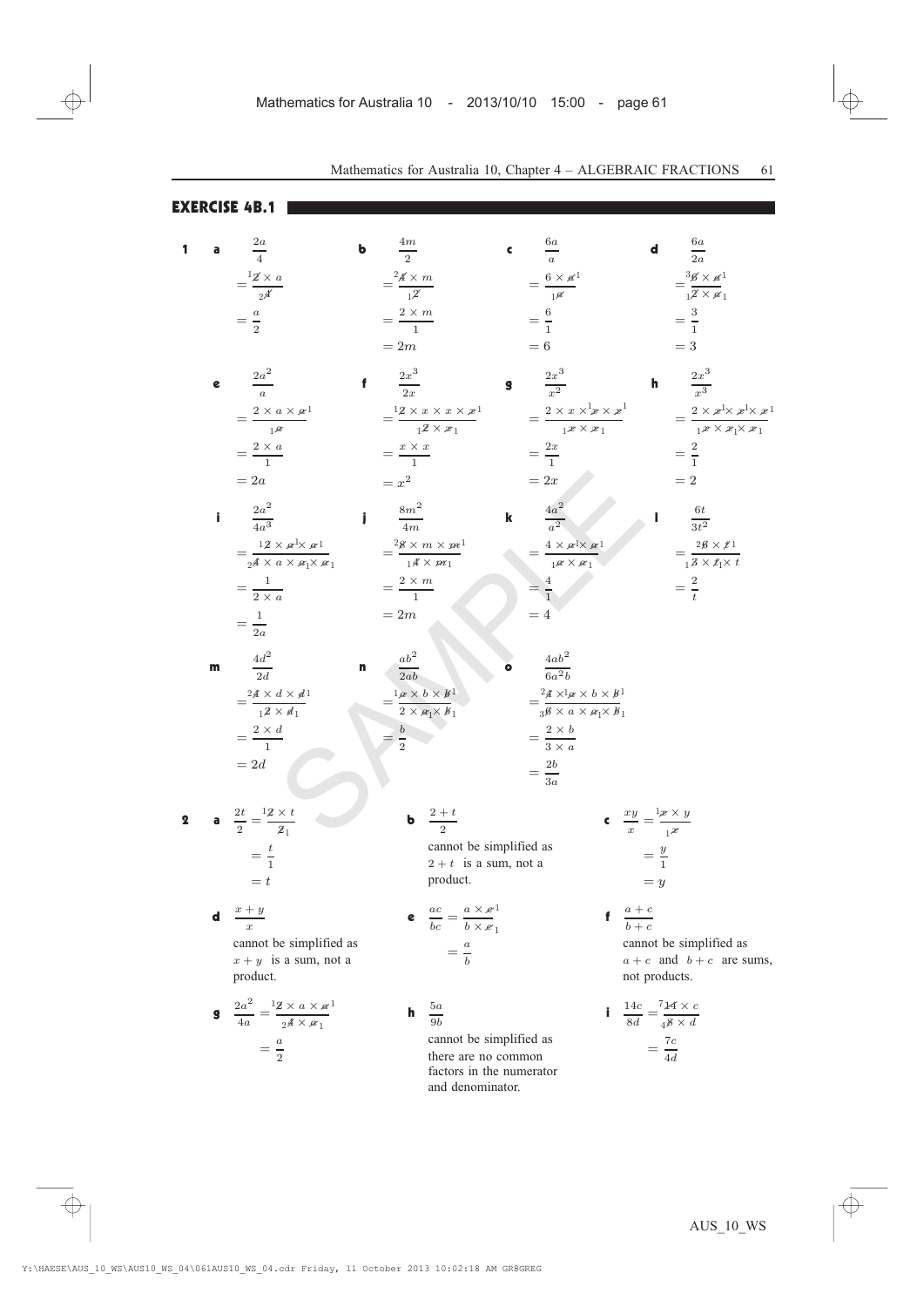3 a (2a) 2 a2 <sup>=</sup> <sup>2</sup><sup>a</sup> £ <sup>2</sup><sup>a</sup> <sup>a</sup> £ <sup>a</sup> = 4 <sup>b</sup> <sup>b</sup> (3b)<sup>2</sup> <sup>=</sup> <sup>b</sup> <sup>3</sup><sup>b</sup> £ <sup>3</sup><sup>b</sup> <sup>=</sup> <sup>b</sup> <sup>3</sup> £ <sup>b</sup> £ <sup>3</sup> £ <sup>b</sup> <sup>=</sup> <sup>1</sup> 9b <sup>c</sup> <sup>2</sup><sup>a</sup> (4a)<sup>2</sup> <sup>=</sup> <sup>2</sup><sup>a</sup> <sup>4</sup><sup>a</sup> £ <sup>4</sup><sup>a</sup> <sup>=</sup> <sup>2</sup> £ <sup>a</sup> <sup>4</sup> £ <sup>a</sup> £ <sup>4</sup> £ <sup>a</sup> <sup>=</sup> <sup>1</sup> 8a <sup>d</sup> (4n) 2 8n <sup>=</sup> <sup>4</sup><sup>n</sup> £ <sup>4</sup><sup>n</sup> <sup>8</sup> £ <sup>n</sup> = 2n <sup>e</sup> (¡a) 2 a <sup>=</sup> ¡<sup>a</sup> £ ¡<sup>a</sup> a = a <sup>f</sup> <sup>a</sup><sup>2</sup> (¡a)<sup>2</sup> <sup>=</sup> <sup>a</sup> £ <sup>a</sup> ¡<sup>a</sup> £ ¡<sup>a</sup> = 1 <sup>g</sup> (¡2a) 2 4 <sup>=</sup> (¡2a) £ (¡2a) 4 = a<sup>2</sup> <sup>h</sup> (¡3n) 2 6n <sup>=</sup> (¡3n) £ (¡3n) <sup>6</sup> £ <sup>n</sup> <sup>=</sup> <sup>3</sup><sup>n</sup> 2 4 a 2(<sup>a</sup> + 3) 2 = a + 3 <sup>b</sup> 4(<sup>x</sup> + 5) 2 = 2(x + 5) <sup>c</sup> 28(<sup>a</sup> ¡ 3) 4 <sup>=</sup> 28(<sup>a</sup> ¡ 3) 4 = 7(<sup>a</sup> ¡ 3) <sup>d</sup> 4(<sup>k</sup> ¡ 2) 12 <sup>=</sup> 4(<sup>k</sup> ¡ 2) 12 <sup>=</sup> <sup>k</sup> ¡ <sup>2</sup> 3 e 2 8(g + 5) <sup>=</sup> <sup>2</sup> 8(g + 5) <sup>=</sup> <sup>1</sup> 4(g + 5) <sup>f</sup> <sup>15</sup> 3(<sup>t</sup> ¡ 1) <sup>=</sup> <sup>5</sup> <sup>t</sup> ¡ <sup>1</sup> <sup>g</sup> 20(<sup>t</sup> + 6) 12 <sup>=</sup> 20(<sup>t</sup> + 6) 12 <sup>=</sup> 5(<sup>t</sup> + 6) 3 <sup>h</sup> <sup>10</sup> 25(k + 4) <sup>=</sup> <sup>2</sup> 5(k + 4) 5 a (<sup>x</sup> <sup>+</sup> <sup>y</sup>) 2 x + y = x + y <sup>b</sup> <sup>x</sup> ¡ <sup>3</sup> (<sup>x</sup> ¡ 3)<sup>2</sup> <sup>=</sup> <sup>x</sup> ¡ <sup>3</sup> (<sup>x</sup> ¡ 3)(<sup>x</sup> ¡ 3) <sup>=</sup> <sup>1</sup> <sup>x</sup> ¡ <sup>3</sup> <sup>c</sup> (<sup>a</sup> ¡ 1)<sup>2</sup> 5(<sup>a</sup> ¡ 1) <sup>=</sup> (<sup>a</sup> ¡ 1)(<sup>a</sup> ¡ 1) 5(<sup>a</sup> ¡ 1) <sup>=</sup> <sup>a</sup> ¡ <sup>1</sup> 5 <sup>d</sup> 2(<sup>x</sup> + 2) (x + 2)<sup>2</sup> <sup>=</sup> <sup>2</sup> x + 2 <sup>e</sup> (<sup>a</sup> + 5)<sup>2</sup> 3(a + 5) <sup>=</sup> <sup>a</sup> + 5 3 <sup>f</sup> 3(<sup>b</sup> ¡ 4) 6(<sup>b</sup> ¡ 4)<sup>2</sup> <sup>=</sup> <sup>1</sup> 2(<sup>b</sup> ¡ 4) <sup>g</sup> 8(<sup>p</sup> <sup>+</sup> <sup>q</sup>) 2 12(p + q) <sup>=</sup> 2(<sup>p</sup> <sup>+</sup> <sup>q</sup>) 3 <sup>h</sup> 24(<sup>r</sup> ¡ 2) 15(<sup>r</sup> ¡ 2)<sup>2</sup> <sup>=</sup> <sup>8</sup> 5(<sup>r</sup> ¡ 2) <sup>=</sup> <sup>4</sup> £ <sup>a</sup> £ <sup>a</sup> <sup>a</sup> £ <sup>a</sup> <sup>1</sup> <sup>1</sup> 1 1 <sup>=</sup> <sup>a</sup> £ <sup>a</sup> a 1 1 <sup>=</sup> <sup>a</sup> £ <sup>a</sup> <sup>a</sup> £ <sup>a</sup> 1 1 1 1 <sup>=</sup> <sup>16</sup> £ <sup>n</sup> £ <sup>n</sup> <sup>8</sup> £ <sup>n</sup> 1 1 1 2 <sup>=</sup> <sup>4</sup> £ <sup>a</sup> £ <sup>a</sup> 14 1 <sup>=</sup> <sup>9</sup> £ <sup>n</sup> £ <sup>n</sup> <sup>2</sup><sup>6</sup> £ <sup>n</sup> 3 1 1 <sup>=</sup> 2(<sup>a</sup> + 3) 2 1 1 <sup>=</sup> 4(<sup>x</sup> + 5) 12 2 <sup>=</sup> <sup>10</sup> 25(k + 4) 2 5 <sup>=</sup> (<sup>x</sup> <sup>+</sup> <sup>y</sup>)(<sup>x</sup> <sup>+</sup> <sup>y</sup>) x + y 1 1 <sup>=</sup> (<sup>a</sup> + 5)(<sup>a</sup> + 5) 3(a + 5) 1 1 <sup>=</sup> 3(<sup>b</sup> ¡ 4) 6(<sup>b</sup> ¡ 4)(<sup>b</sup> ¡ 4) 1 1 1 2 <sup>=</sup> 8(<sup>p</sup> <sup>+</sup> <sup>q</sup>)(<sup>p</sup> <sup>+</sup> <sup>q</sup>) 12(p + q) 1 1 2 3 <sup>=</sup> 24(<sup>r</sup> ¡ 2) 15(<sup>r</sup> ¡ 2)(<sup>r</sup> ¡ 2) 1 1 8 5 <sup>=</sup> 2(<sup>x</sup> + 2) (x + 2)(x + 2) 1 1 <sup>=</sup> <sup>15</sup> <sup>1</sup>3(<sup>t</sup> ¡ 1) 5 (x + 4)(x + 2) <sup>1</sup> 1 1 1 2 1 1 1 1 1 3 7 1 4 5 3 1 1 1 1 SAMPLE

6 a 
$$
\frac{1(x+4)(x+2)}{9(x+4)} = \frac{(x+2)}{9}
$$
  
\n
$$
= \frac{x+2}{9}
$$
  
\n
$$
= \frac{x+2}{9}
$$
  
\n
$$
= \frac{12}{(a+1)}
$$
  
\n
$$
= \frac{12}{(a+1)}
$$
  
\n
$$
= \frac{12}{a+1}
$$
  
\n
$$
= \frac{x+y}{3}
$$
  
\n
$$
= \frac{x+y}{3}
$$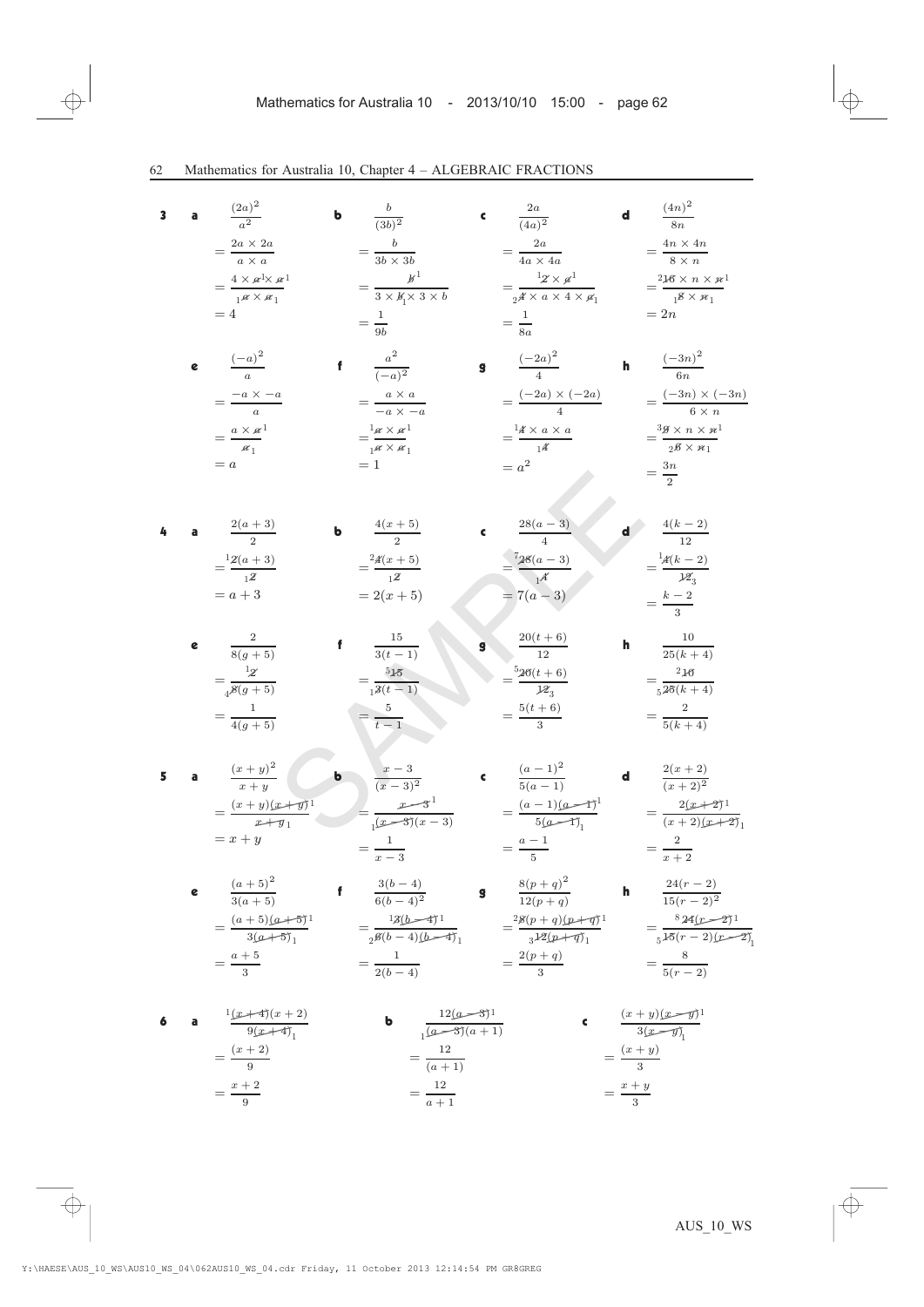|   |             | <b>d</b> $\frac{12x^1y(x-y)}{36x^2(x-y)}$                                                           |   | <b>e</b> $\frac{15(y+2)(y-3)}{315(y+2)}$<br>$=\frac{(y-3)}{2}$<br>$=\frac{y-3}{3}$                                       | f $\frac{2x(x+1)(x+2)}{3x(x+2)}$<br>$=\frac{(x+1)}{2}$<br>$=\frac{x+1}{3}$                            |
|---|-------------|-----------------------------------------------------------------------------------------------------|---|--------------------------------------------------------------------------------------------------------------------------|-------------------------------------------------------------------------------------------------------|
|   |             | CISE 4B.2                                                                                           |   |                                                                                                                          |                                                                                                       |
| 1 |             | <b>a</b> $\frac{2x+4}{2}$<br>$=\frac{2(x+2)}{2}$ + HCF is 2<br>$=\frac{2(x+2)}{x}$<br>$= x + 2$     | b | $\frac{3x-6}{3}$<br>$=\frac{3(x-2)}{3}$ $\leftarrow$ HCF is 3<br>$=\frac{3(x-2)}{18}$<br>$= x - 2$                       | <b>c</b> $\frac{3x+6}{6}$<br>$=\frac{3(x+2)}{6}$ + HCF is 3<br>$=\frac{3(x+2)}{x}$                    |
|   | $\mathbf d$ | $\frac{4x-20}{\circ}$<br>$=\frac{4(x-5)}{8}$ $\leftarrow$ HCF is 4<br>$=\frac{14(x-5)}{28}$         |   | $\frac{4y+12}{12}$<br>$=\frac{4(y+3)}{12}$ HCF is 4<br>$=\frac{14(y+3)}{312}$                                            | $=\frac{x+2}{2}$<br>$\frac{6x-30}{4}$<br>$=\frac{6(x-5)}{4}$ + HCF is 6<br>$=\frac{36(x-5)}{x}$       |
|   | g           | $=\frac{x-5}{2}$<br>$\frac{ax+bx}{x}$<br>$=\frac{x(a+b)}{x}$ + HCF is x<br>$=\frac{1 x (a+b)}{1 x}$ |   | $=\frac{y+3}{3}$<br>$\frac{ax+bx}{cx+dx}$<br>$=\frac{x(a+b)}{x(c+d)}$ We HCF is x<br>$=\frac{1}{2}\frac{x(a+b)}{x(c+d)}$ | $=\frac{3(x-5)}{2}$<br>$=\frac{3x-15}{2}$                                                             |
| 2 |             | $= a + b$<br>$\frac{4x+6}{c}$<br>$=\frac{2(2x+3)}{6}$ + HCF is 2<br>$=\frac{12(2x+3)}{3^6}$         | ь | $=\frac{a+b}{a+d}$<br>$\frac{4x+6}{5}$<br>$=\frac{2(2x+3)}{\pi}$ $\leftarrow$ HCF is 2<br>which cannot be simplified     | <b>c</b> $\frac{6a-3}{2}$<br>$=\frac{3(2a-1)}{2}$ $\leftarrow$ HCF is 3<br>which cannot be simplified |

$$
= \frac{2x+3}{3}
$$
\n
$$
= \frac{3(2a-1)}{3} \leftarrow HCF \text{ is } 3
$$
\n
$$
= \frac{3(2a-1)}{13} \leftarrow HCF \text{ is } 3
$$
\n
$$
= \frac{2(3a+1)}{4} \leftarrow HCF \text{ is } 2
$$
\n
$$
= \frac{3(b-1)}{13} \leftarrow HCF \text{ is } 2
$$
\n
$$
= \frac{3(b-1)}{24}
$$
\n
$$
= 2a-1
$$
\n
$$
= \frac{3a+1}{2}
$$

 $f + 9$  $=\frac{3(b+3)}{2}$ HCF is 3 cannot be simplified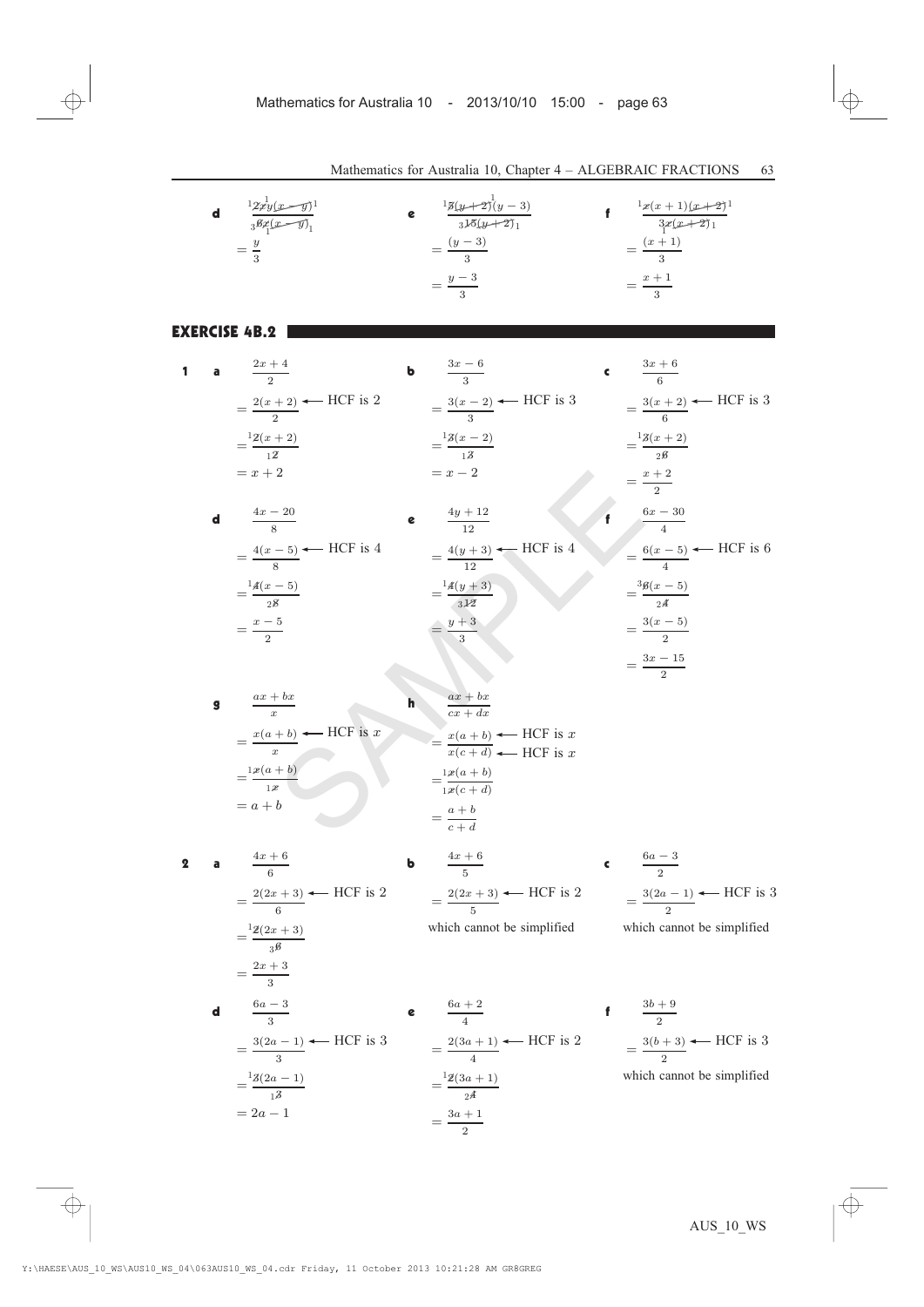|   | $\mathbf{g}$ | $\frac{3b+9}{6}$<br>$=\frac{3(b+3)}{6}$ + HCF is 3<br>$=\frac{13(b+3)}{2b}$<br>$=\frac{b+3}{2}$                                          | h | $\frac{8b-12}{6}$<br>$=\frac{4(2b-3)}{6}$ $\leftarrow$ HCF is 3<br>$=\frac{^{2}\!A(2b-3)}{^{3}\!B}$<br>$=\frac{2(2b-3)}{3}$                                                            |   |                                                                                                                                                      |
|---|--------------|------------------------------------------------------------------------------------------------------------------------------------------|---|----------------------------------------------------------------------------------------------------------------------------------------------------------------------------------------|---|------------------------------------------------------------------------------------------------------------------------------------------------------|
| 3 |              | <b>a</b> $\frac{2x+8}{x+4}$<br>$=\frac{2(x+4)}{x+4}$ HCF is 2<br>$=2$                                                                    |   | $=\frac{4b-6}{3}$<br><b>b</b> $\frac{2x-4}{3x-6}$<br>$=\frac{2(x-2)^{1}}{3(x-2)}$ HCF is 3<br>$=\frac{3(x+2)}{4(x+2)}$ HCF is 3<br>$=\frac{4(x+2)}{4(x+2)}$ HCF is 4<br>$=\frac{2}{3}$ |   | <b>c</b> $\frac{3x+6}{4x+8}$<br>$= \frac{3(x+2)^{1}}{4(x+2)},$                                                                                       |
|   | d            | $\frac{5x-15}{3x-9}$<br>$=\frac{5(x-3)}{3(x-3)}$ + HCF is 5<br>= $\frac{x(a+b)}{a+b}$ + HCF is x<br>$=\frac{5(x-3)^{1}}{3(x-3)}$         |   | $\frac{ax+bx}{a+b}$<br>$=\frac{x(a+b)^{1}}{(a+b)}$<br>$= x$                                                                                                                            |   | $\frac{3}{4}$<br>$\frac{16x-8}{20x-10}$<br>$=\frac{8(2x-1)}{10(2x-1)}$ We HCF is 8<br>$=\frac{48(2x-1)^{1}}{140(2x-1)}$                              |
|   | g            | $=\frac{5}{2}$<br>$\frac{a+b}{ay+by}$<br>$=\frac{a+b}{y(a+b)}$ + HCF is y<br>$=\frac{(a+b)^1}{y(a+b)}$                                   |   | $\frac{ax+bx}{ay+by}$<br>$=\frac{x(a+b)}{y(a+b)}$ $\leftarrow$ HCF is x<br>$=\frac{x(a+b)}{y(a+b)}$                                                                                    |   | $=\frac{4}{5}$<br>$\frac{4x^2 + 8x}{x + 2}$<br>$=\frac{4x(x+2)}{x+2}$ + HCF is 4x<br>$=\frac{4\times x\times (x+2)^{1}}{(x+2)^{1}}$<br>$=4x$         |
|   | j            | $=\frac{1}{y}$<br>$\frac{3x^2+9x}{x+3}$<br>$=\frac{3x(x+3)}{x+3}$ + HCF is 3x<br>$=\frac{3\times x\times (x+3)^{1}}{(x+3)^{1}}$<br>$=3x$ | k | $=\frac{x}{x}$<br>$\frac{5x^2-5xy}{7x-7y}$<br>$=\frac{5x(x-y)}{7(x-y)}$ $\leftarrow$ HCF is 5x<br>$=\frac{5\times x\times (x-y)}{7(x-y)_1}$<br>$=\frac{5x}{7}$                         | ı | $\frac{9b^2-9ab}{12b-12a}$<br>$=\frac{9b(b-a)}{12(b-a)}$ $\leftarrow$ HCF is 9b<br>$=\frac{3g\times b\times (b-a)}{4^{1/2}(b-a)}$<br>$=\frac{3b}{4}$ |
|   |              |                                                                                                                                          |   |                                                                                                                                                                                        |   |                                                                                                                                                      |

4 **a** 
$$
\frac{2x - 2y}{y - x}
$$
 **b**  $\frac{3x - 3y}{2y - 2x}$  **c**  $\frac{m - n}{n - m}$  **d**  $\frac{r - 2s}{4s - 2r}$   
\n
$$
= \frac{2(x - \bar{y})^1}{-1(x - \bar{y})_1}
$$
\n
$$
= -2
$$
\n
$$
= -\frac{3}{2}
$$
\n
$$
= -\frac{3}{2}
$$
\n
$$
= -1
$$
\n
$$
= -\frac{1}{2}
$$
\n
$$
= -\frac{1}{2}
$$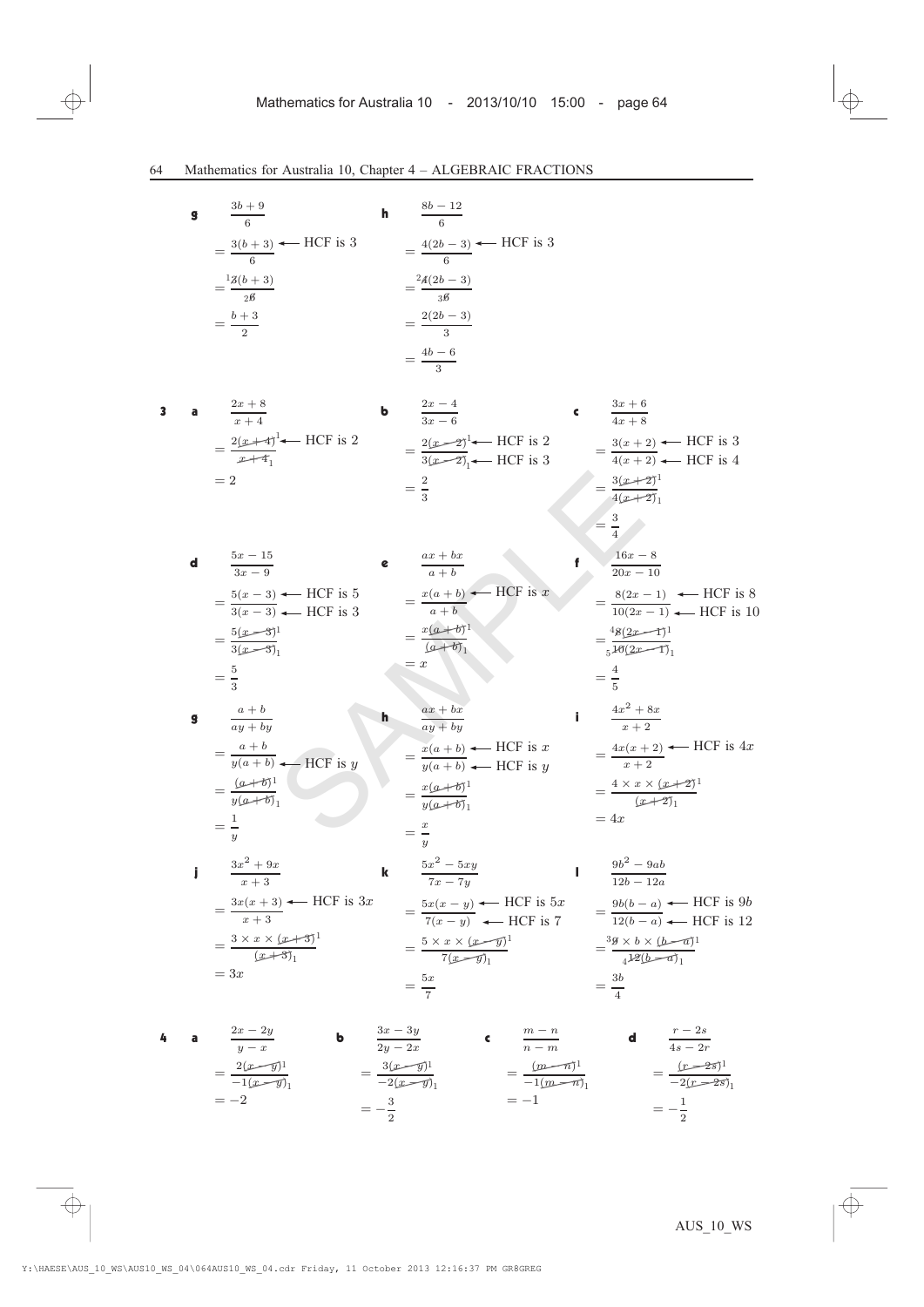e 
$$
\frac{3r-6s}{2s-r}
$$
  
\n
$$
= \frac{3(r-6s)}{1-(r-2s)}
$$
\n
$$
= \frac{2(x-4)}{-1}
$$
\n
$$
= -\frac{2(x-4)}{x-1}
$$
\n
$$
= -\frac{2}{x}
$$
\n
$$
= -\frac{2}{x}
$$
\n
$$
= -\frac{2}{x}
$$
\n
$$
= -\frac{2}{x}
$$
\n
$$
= -\frac{2}{x}
$$
\n
$$
= -\frac{2}{x}
$$
\n
$$
= -\frac{2}{x}
$$
\n
$$
= -\frac{2}{x}
$$
\n
$$
= -\frac{2}{x}
$$
\n
$$
= -\frac{2}{x}
$$
\n
$$
= -\frac{2}{x}
$$
\n
$$
= -\frac{2}{x}
$$
\n
$$
= -\frac{2}{x}
$$
\n
$$
= -\frac{2}{x}
$$
\n
$$
= -\frac{2}{x}
$$
\n
$$
= -\frac{2}{x}
$$
\n
$$
= -\frac{2}{x}
$$
\n
$$
= -\frac{2}{x}
$$
\n
$$
= -\frac{2}{x}
$$
\n
$$
= -\frac{2}{x-1}
$$
\n
$$
= \frac{(x+1)(x-1)}{x-1}
$$
\n
$$
= x+1
$$
\n
$$
= x-1
$$
\n
$$
= -\frac{(x+1)}{1-x}
$$
\n
$$
= \frac{2}{x-1}
$$
\n
$$
= \frac{2}{x-2}
$$
\n
$$
= \frac{2}{x-2}
$$
\n
$$
= \frac{2}{x-2}
$$
\n
$$
= \frac{2}{x-2}
$$
\n
$$
= \frac{2}{x-2}
$$
\n
$$
= \frac{2}{x-2}
$$
\n
$$
= \frac{2}{x-2}
$$
\n
$$
= \frac{2}{x-2}
$$
\n
$$
= \frac{2}{x-2}
$$
\n
$$
= \frac{2}{x-2}
$$
\n
$$
= \frac{2}{x-2}
$$
\n
$$

$$

**h** 
$$
\frac{x^2 + 2x + 1}{1 - x^2}
$$
  
\n
$$
= \frac{1(x+1)(x+1)}{1(1+x)(1-x)}
$$
  
\n
$$
\frac{1}{\sin(x+1)} = \frac{1(x+4)(x-5)}{(x+3)(x+4)}
$$
  
\n
$$
= \frac{x+1}{1-x}
$$
  
\n**i** 
$$
\frac{x^2 - x - 20}{x^2 + 7x + 12}
$$
  
\n
$$
= \frac{1(x+4)(x-5)}{(x+3)(x+4)}
$$
  
\n
$$
= \frac{x-5}{x+3}
$$

 $=\frac{x+3}{x}$  $x - 1$ 

 $=\frac{(x+3)(x-4)}{(x+3)(x+4)}$  $(x - 1)(x-4)$ <sub>1</sub>

1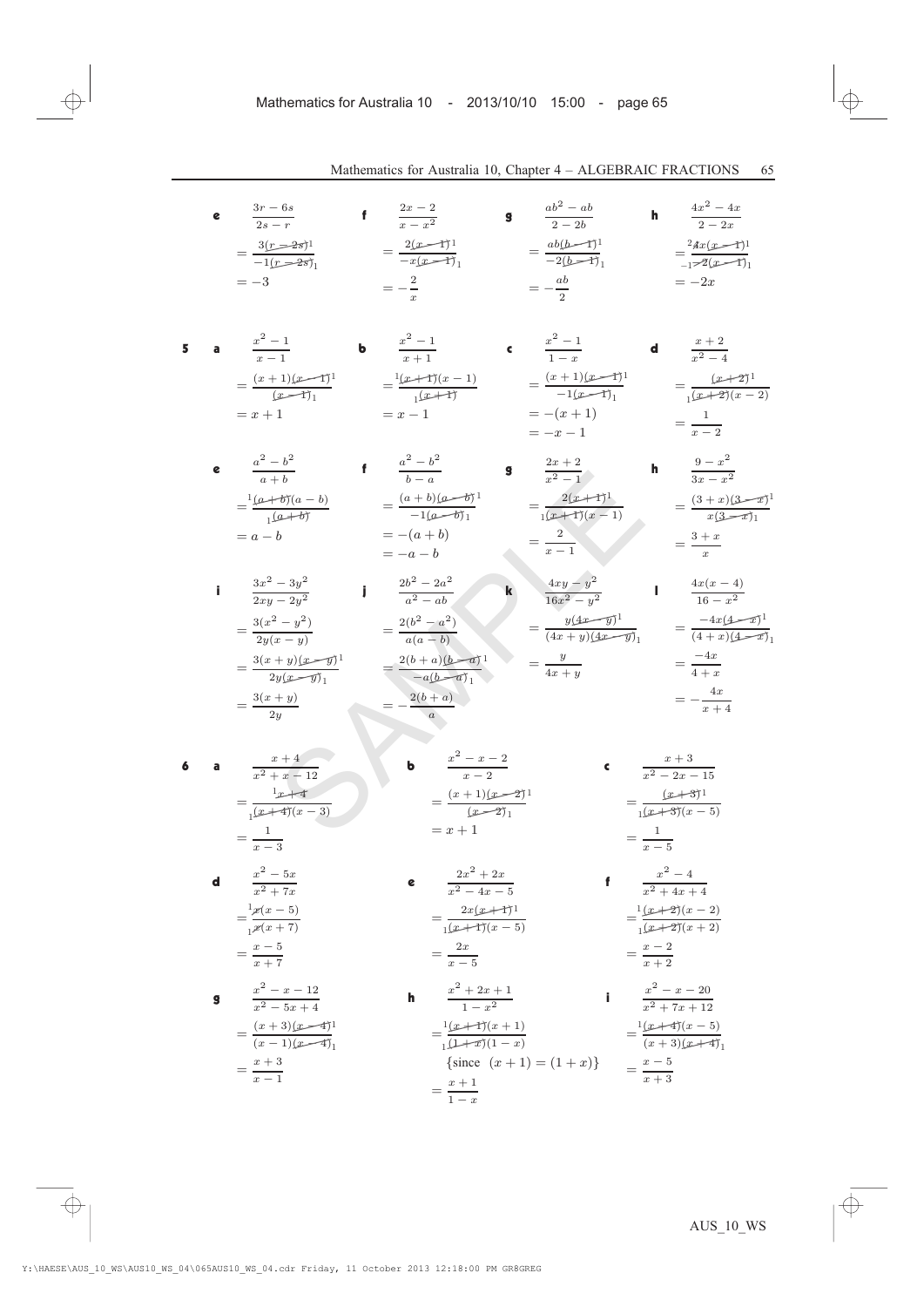EXERCISE 4C

| 1 |   |                                                         |   |                                                          |                                                        |   | <b>d</b> $\frac{a}{4} \times \frac{2}{3a}$                   |
|---|---|---------------------------------------------------------|---|----------------------------------------------------------|--------------------------------------------------------|---|--------------------------------------------------------------|
|   |   | a $\frac{x}{2} \times \frac{y}{5}$                      |   | <b>b</b> $\frac{a}{2} \times \frac{3}{a}$                | c $\frac{a}{2} \times a$                               |   |                                                              |
|   |   | $=\frac{x\times y}{2\times 5}$                          |   | $=\frac{1_{\mathscr{A}}\times 3}{2\times \mathscr{A}_1}$ | $=\frac{a}{2}\times\frac{a}{1}$                        |   | $=\frac{a\times 2}{4\times 3a}$                              |
|   |   | $=\frac{xy}{10}$                                        |   | $=\frac{3}{2}$                                           | $= \frac{a \times a}{2 \times 1}$                      |   | $=\frac{1\alpha\times2^1}{2\alpha\times3\times\alpha_1}$     |
|   |   |                                                         |   |                                                          | $=\frac{a^2}{2}$                                       |   | $=\frac{1}{6}$                                               |
|   |   | e $\frac{c}{5} \times \frac{1}{c}$                      |   | f $\frac{c}{5} \times \frac{c}{2}$                       | <b>g</b> $\frac{a}{b} \times \frac{c}{d}$              |   | <b>h</b> $\frac{a}{b} \times \frac{b}{a}$                    |
|   |   | $=\frac{1_{\mathscr{E}}\times 1}{5\times \mathscr{E}1}$ |   | $=\frac{c \times c}{5 \times 2}$                         | $=\frac{a\times c}{b\times d}$                         |   | $=\frac{1\alpha\times b}{16\times a1}$                       |
|   |   | $=\frac{1}{5}$                                          |   | $=\frac{c^2}{10}$                                        | $=\frac{ac}{bd}$                                       |   | $=1$                                                         |
|   |   |                                                         |   |                                                          |                                                        |   |                                                              |
|   |   | $\frac{1}{m^2} \times \frac{m}{2}$                      |   | $\frac{m}{2} \times \frac{4}{m}$                         | <b>k</b> $\frac{a}{x} \times \frac{x}{b}$              |   | $m \times \frac{4}{m}$                                       |
|   |   | $=\frac{1\times m}{m^2\times 2}$                        |   | $=\frac{1}{2}\frac{m \times A^2}{\times m_1}$            | $=\frac{a\times x}{1\times b}$                         |   | $=\frac{m}{1}\times\frac{4}{m}$                              |
|   |   | $=\frac{1\times m^1}{1m\times m\times 2}$               |   | $=2$                                                     | $=\frac{a}{b}$                                         |   | $=\frac{1}{1} \frac{m \times 4}{m \times m}$                 |
|   |   | $=\frac{1}{2m}$                                         |   |                                                          |                                                        |   | $=4$                                                         |
|   | m | $rac{3}{m^2} \times m$                                  |   | <b>n</b> $\left(\frac{a}{b}\right)^2$                    | $\left(\frac{2}{x}\right)^2$                           |   | <b>p</b> $\frac{1}{a} \times \frac{a}{b} \times \frac{b}{c}$ |
|   |   |                                                         |   |                                                          |                                                        |   |                                                              |
|   |   | $=\frac{3}{m^2}\times\frac{m}{1}$                       |   | $=\frac{a}{b}\times\frac{a}{b}$                          | $=\frac{2}{x}\times\frac{2}{x}$                        |   | $=\frac{1\times^1 a\times b^1}{1 a\times b_1 \times c}$      |
|   |   | $= \frac{3 \times m}{m^2 \times 1}$                     |   | $=\frac{a \times a}{b \times b}$                         | $=\frac{2\times 2}{x\times x}$                         |   | $=\frac{1}{c}$                                               |
|   |   | $=\frac{3\times m^1}{1m\times m\times 1}$               |   | $= \frac{a^2}{b^2}$                                      | $=\frac{4}{r^2}$                                       |   |                                                              |
|   |   | $=\frac{3}{m}$                                          |   |                                                          |                                                        |   |                                                              |
| 2 |   | $\frac{a}{2} \div \frac{a}{3}$                          | ь | $rac{2}{a} \div \frac{2}{3}$                             | <b>c</b> $\frac{3}{4} \div \frac{4}{x}$                |   | <b>d</b> $\frac{3}{x} \div \frac{4}{x}$                      |
|   |   | $=\frac{a}{2} \times \frac{3}{a}$                       |   | $=\frac{2}{a}\times\frac{3}{2}$                          | $=\frac{3}{4}\times\frac{x}{4}$                        |   | $=\frac{3}{x} \times \frac{x}{4}$                            |
|   |   |                                                         |   |                                                          |                                                        |   |                                                              |
|   |   | $=\frac{1a\times 3}{2\times a_1}$                       |   | $=\frac{12\times3}{a\times21}$                           | $=\frac{3\times x}{4\times 4}$                         |   | $=\frac{3\times x}{1\times 4}$                               |
|   |   | $=\frac{3}{2}$                                          |   | $=\frac{3}{a}$                                           | $=\frac{3x}{16}$                                       |   | $=\frac{3}{4}$                                               |
|   |   | e $\frac{2}{n} \div \frac{1}{n}$                        |   | f $\frac{c}{5} \div 5$                                   | <b>g</b> $\frac{c}{5} \div c$                          | h | $m \div \frac{2}{m}$                                         |
|   |   | $=\frac{2}{n}\times\frac{n}{1}$                         |   | $=\frac{c}{5} \div \frac{5}{1}$                          | $=\frac{c}{5}\div\frac{c}{1}$                          |   | $=\frac{m}{1} \div \frac{2}{m}$                              |
|   |   | $=\frac{2\times n^1}{1^n\times 1}$                      |   | $=\frac{c}{5}\times\frac{1}{5}$                          | $=\frac{c}{5}\times\frac{1}{c}$                        |   | $=\frac{m}{1}\times\frac{m}{2}$                              |
|   |   | $=2$                                                    |   | $=\frac{c\times 1}{5\times 5}$                           | $=\frac{1_{\mathcal{L}}\times 1}{5\times \mathcal{L}}$ |   | $=\frac{m \times m}{1 \times 2}$                             |
|   |   |                                                         |   | $=\frac{c}{25}$                                          | $=\frac{1}{5}$                                         |   | $=\frac{m^2}{2}$                                             |
|   |   |                                                         |   |                                                          |                                                        |   |                                                              |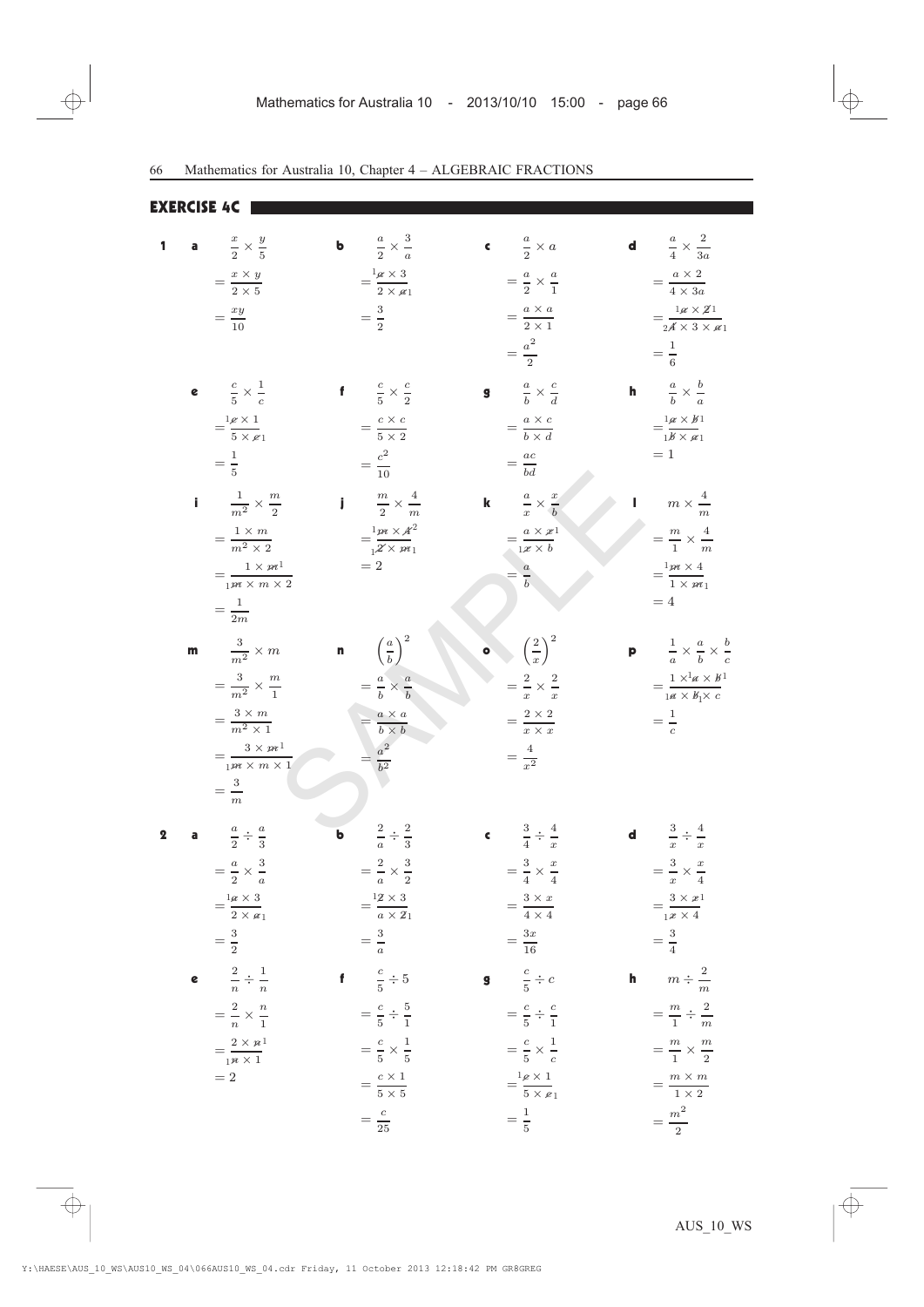$$
\begin{array}{llll}\n\mathbf{i} & m \div \frac{m}{2} & \mathbf{j} & 1 \div \frac{m}{n} & \mathbf{k} & \frac{3}{g} \div 4 & \mathbf{l} & \frac{3}{g} \div \frac{9}{g^2} \\
& = \frac{m}{1} \div \frac{m}{2} & = \frac{1}{1} \div \frac{m}{n} & = \frac{3}{g} \div \frac{4}{1} & = \frac{3}{g} \times \frac{g^2}{9} \\
& = \frac{m}{1} \times \frac{2}{m} & = \frac{1}{1} \times \frac{n}{m} & = \frac{3}{g} \times \frac{1}{4} & = \frac{3 \times g^2}{g \times 9} \\
& = \frac{1 \times n}{1 \times m_1} & = \frac{1 \times n}{n} & = \frac{3 \times 1}{g \times 4} & = \frac{13 \times g \times g^1}{1 \times 9 \times 9 \times 1} \\
& = 2 & = \frac{n}{m} & = \frac{3}{4g} & = \frac{g}{3}\n\end{array}
$$

3 **a** 
$$
\frac{x+1}{x^2-2x} \times \frac{x}{x^2-1}
$$
 **b**  $\frac{x-2}{3} \div \frac{4-2x}{5}$  **c**  $\frac{x^2+3x}{x-2} \times \frac{5}{2x+6}$   
\n
$$
= \frac{1}{x(x-2)} \times \frac{1}{x} \times \frac{1}{(x+1)(x-1)}
$$
\n
$$
= \frac{x-2}{3} \times \frac{5}{4-2x}
$$
\n
$$
= \frac{x-2}{3} \times \frac{5}{2(2-x)}
$$
\n
$$
= \frac{1}{3} \times \frac{5}{2(2-x)}
$$
\n
$$
= \frac{5x}{2(x-2)}
$$
\n
$$
= -\frac{5}{6}
$$
\n**d**  $\frac{t-5}{t^2+t} \times \frac{4t+4}{3t-15}$  **e**  $\frac{4a-28}{a} \div \frac{a-7}{5}$  **f**  $\frac{6k-2}{k+2} \times \frac{2k^2+4k}{9k-3}$   
\n
$$
= \frac{t-5}{t(t+1)} \times \frac{4(t+1)^1}{3(t-5)}
$$
\n
$$
= \frac{4(2-7)^1}{a} \times \frac{5}{a-7}
$$
\n
$$
= \frac{4(2-7)^1}{a} \times \frac{5}{a-7}
$$
\n
$$
= \frac{4k}{3}
$$
\n**EXERCISE 4D**  
\n1 **a**  $\frac{a}{2} + \frac{a}{3}$  {LCD = 6} **b**  $\frac{b}{5} - \frac{b}{10}$  {LCD = 10} **c**  $\frac{c}{4} + \frac{3c}{2}$  {LCD = 4}  
\n
$$
= \frac{a \times 3}{3} + \frac{a \times 2}{3 \times 2}
$$
\n
$$
= \frac{b \times 2}{5} - \frac{b}{10}
$$

$$
= \frac{1}{t(t+1)} \times \frac{4(t+1)}{3(t+1)} = \frac{4a - 28}{a} \times \frac{5}{a-7} = \frac{2(3k-1)}{k+2} \times \frac{2k(k+2)}{3(3k-1)} = \frac{4}{3k}
$$

$$
= \frac{4}{a} \times \frac{5}{a-7} = \frac{4k}{3}
$$

$$
= \frac{20}{a}
$$

## EXERCISE 4D

|  |                                                            | <b>a</b> $\frac{a}{2} + \frac{a}{3}$ {LCD = 6} <b>b</b> $\frac{b}{5} - \frac{b}{10}$ {LCD = 10} <b>c</b> $\frac{c}{4} + \frac{3c}{2}$ {LCD = 4}  |                                                            |
|--|------------------------------------------------------------|--------------------------------------------------------------------------------------------------------------------------------------------------|------------------------------------------------------------|
|  | $=\frac{a\times 3}{2\times 3}+\frac{a\times 2}{3\times 2}$ | $= \frac{b \times 2}{5 \times 2} - \frac{b}{10}$                                                                                                 | $=\frac{c}{4}+\frac{3c\times 2}{2\times 2}$                |
|  | $=\frac{3a}{6}+\frac{2a}{6}$                               | $=\frac{2b}{10}-\frac{b}{10}$                                                                                                                    | $=\frac{c}{4}+\frac{6c}{4}$                                |
|  | $=\frac{3a+2a}{6}$                                         | $=\frac{2b-b}{10}$                                                                                                                               | $=\frac{c+6c}{4}$                                          |
|  | $=\frac{5a}{6}$                                            | $=\frac{b}{10}$                                                                                                                                  | $=\frac{7c}{4}$                                            |
|  |                                                            | <b>d</b> $\frac{d}{2} - \frac{3}{5}$ {LCD = 10} <b>e</b> $\frac{5}{8} + \frac{x}{12}$ {LCD = 24} <b>f</b> $\frac{x}{7} - \frac{x}{2}$ {LCD = 14} |                                                            |
|  | $=\frac{d\times 5}{2\times 5}-\frac{3\times 2}{5\times 2}$ | $=\frac{5\times3}{8\times3}+\frac{x\times2}{12\times2}$                                                                                          | $=\frac{x\times 2}{7\times 2}-\frac{x\times 7}{2\times 7}$ |
|  | $=\frac{5d}{10}-\frac{6}{10}$                              | $=\frac{15}{24}+\frac{2x}{24}$                                                                                                                   | $=\frac{2x}{14}-\frac{7x}{14}$                             |
|  | $=\frac{5d-6}{10}$                                         | $=\frac{15+2x}{24}$                                                                                                                              | $=\frac{2x-7x}{14}$                                        |
|  |                                                            | $=\frac{2x+15}{24}$                                                                                                                              | $=\frac{-5x}{14}=-\frac{5x}{14}$                           |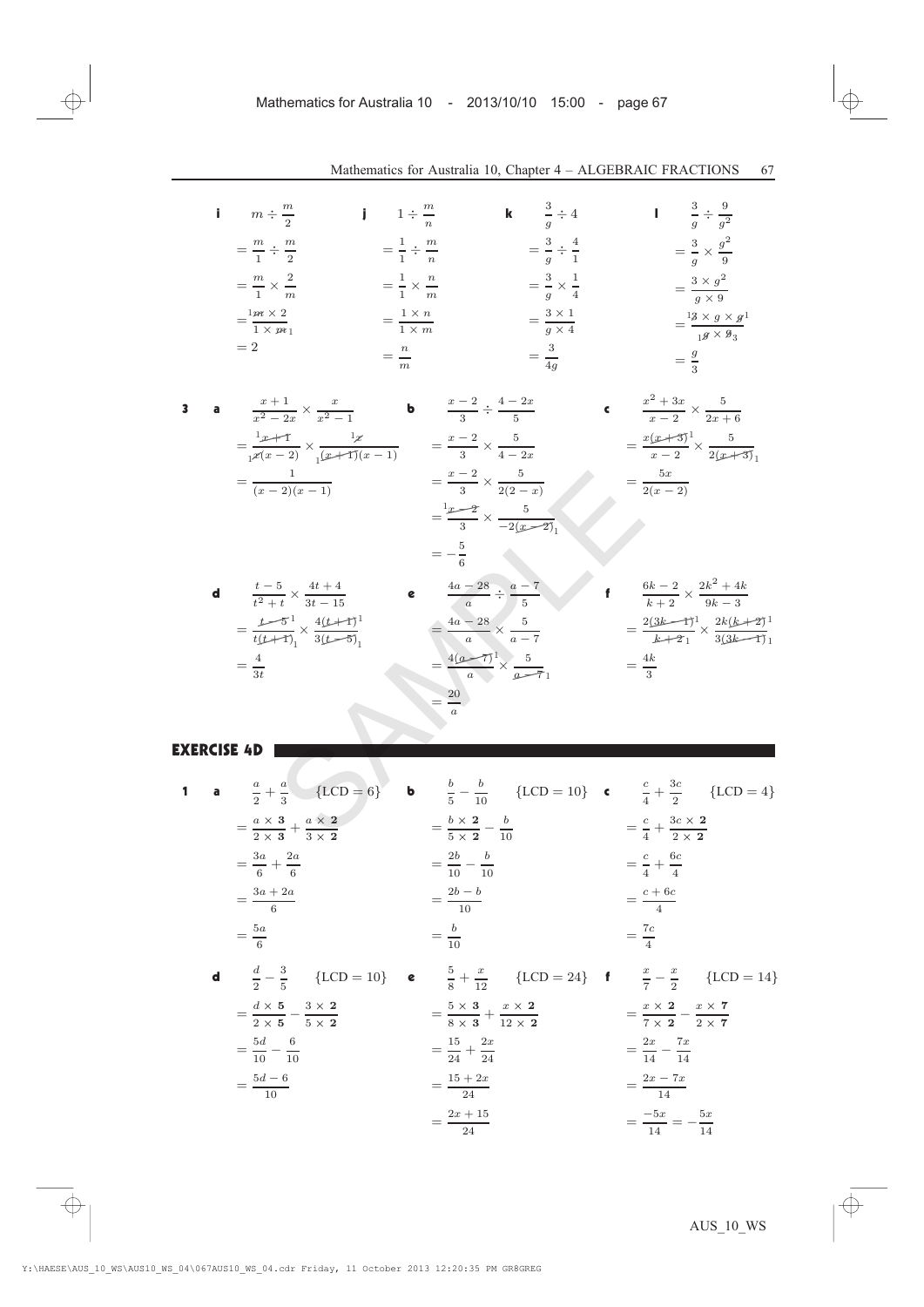**9** 
$$
\frac{a}{3} + \frac{b}{4} \quad \{\text{LCD} = 12\}
$$

$$
= \frac{a \times 4}{3 \times 4} + \frac{b \times 3}{4 \times 3}
$$

$$
= \frac{4a}{12} + \frac{3b}{12}
$$

$$
= \frac{4a + 3b}{12}
$$
**a** 
$$
\frac{m}{7} + \frac{2m}{21} \quad \{\text{LCD} = 21\}
$$

$$
= \frac{m \times 3}{7 \times 3} + \frac{2m}{21}
$$

$$
= \frac{3m}{21} + \frac{2m}{21}
$$

$$
= \frac{3m + 2m}{21}
$$

$$
= \frac{5m}{21}
$$

 $\mathbf 2$ 

$$
\begin{aligned}\n\mathbf{c} \qquad & \frac{3p}{5} - \frac{2p}{7} & \{LCD = 35\} \\
& = \frac{3p \times 7}{5 \times 7} - \frac{2p \times 5}{7 \times 5} \\
& = \frac{21p}{35} - \frac{10p}{35} \\
& = \frac{21p - 10p}{35} \\
& = \frac{11p}{35}\n\end{aligned}
$$

e 
$$
\frac{7k}{8} - \frac{11k}{18}
$$
 {LCD = 72}  
= 
$$
\frac{7k \times 9}{8 \times 9} - \frac{11k \times 4}{18 \times 4}
$$
  
= 
$$
\frac{63k}{72} - \frac{44k}{72}
$$
  
= 
$$
\frac{63k - 44k}{72}
$$
  
= 
$$
\frac{19k}{72}
$$

$$
9 \quad \frac{a}{2} - \frac{a}{3} + \frac{a}{4} \quad \{LCD = 12\}
$$
\n
$$
= \frac{a \times 6}{2 \times 6} - \frac{a \times 4}{3 \times 4} + \frac{a \times 3}{4 \times 3}
$$
\n
$$
= \frac{6a}{12} - \frac{4a}{12} + \frac{3a}{12}
$$
\n
$$
= \frac{6a - 4a + 3a}{12}
$$
\n
$$
= \frac{5a}{12}
$$

{LCD = 12}  
\n**h** 
$$
\frac{t}{3} - \frac{5t}{9}
$$
 {LCD = 9}  
\n $\frac{b \times 3}{4 \times 3}$   $= \frac{t \times 3}{3 \times 3} - \frac{5t}{9}$   
\n $= \frac{3t}{9} - \frac{5t}{9}$   
\n $= \frac{3t - 5t}{9}$   
\n $= \frac{-2t}{9} = -\frac{2t}{9}$   
\n $= \frac{-2t}{9} = -\frac{2t}{9}$   
\n $= \frac{5d}{6} - \frac{d \times 2}{3 \times 2}$   
\n $= \frac{5d}{6} - \frac{2d}{3 \times 2}$   
\n $= \frac{5d - 2d}{6}$   
\n $= \frac{3d - 5t}{2}$   
\n  
\nLCD = 35}  
\n**d**  $\frac{2t}{t} + \frac{4t}{15}$  {LCD = 45}  
\n $= \frac{2t \times 5}{9 \times 5} + \frac{4t \times 3}{15 \times 3}$   
\n $= \frac{10t + 12t}{45}$   
\n $= \frac{10t + 12t}{45}$   
\n $= \frac{10t + 12t}{45}$   
\n $= \frac{22t}{3} + \frac{4t}{3} + \frac{7t}{6}$  {LCD = 6}  
\n $= \frac{2t \times 5}{3 \times 4} + \frac{4t \times 3}{15 \times 3}$   
\n $= \frac{10t + 12t}{45}$   
\n $= \frac{3m + 2m + m}{6}$  {LCD = 6}  
\n $= \frac{3m + 2m + m}{6}$   
\n $= \frac{3m + 2m + m}{6}$   
\n $= \frac{3m + 2m + m}{6}$   
\n $= \frac{3m + 2m + m}{6}$   
\n $= \frac{4 \times 4}{15}$   
\n $= \frac{3 \times 4}{3 \times 4} + \frac{a \times 3}{4 \times 3}$   
\n $= \frac{3x - 4x + 2x}{12}$   
\n $= \$ 

 $=\frac{x}{12}$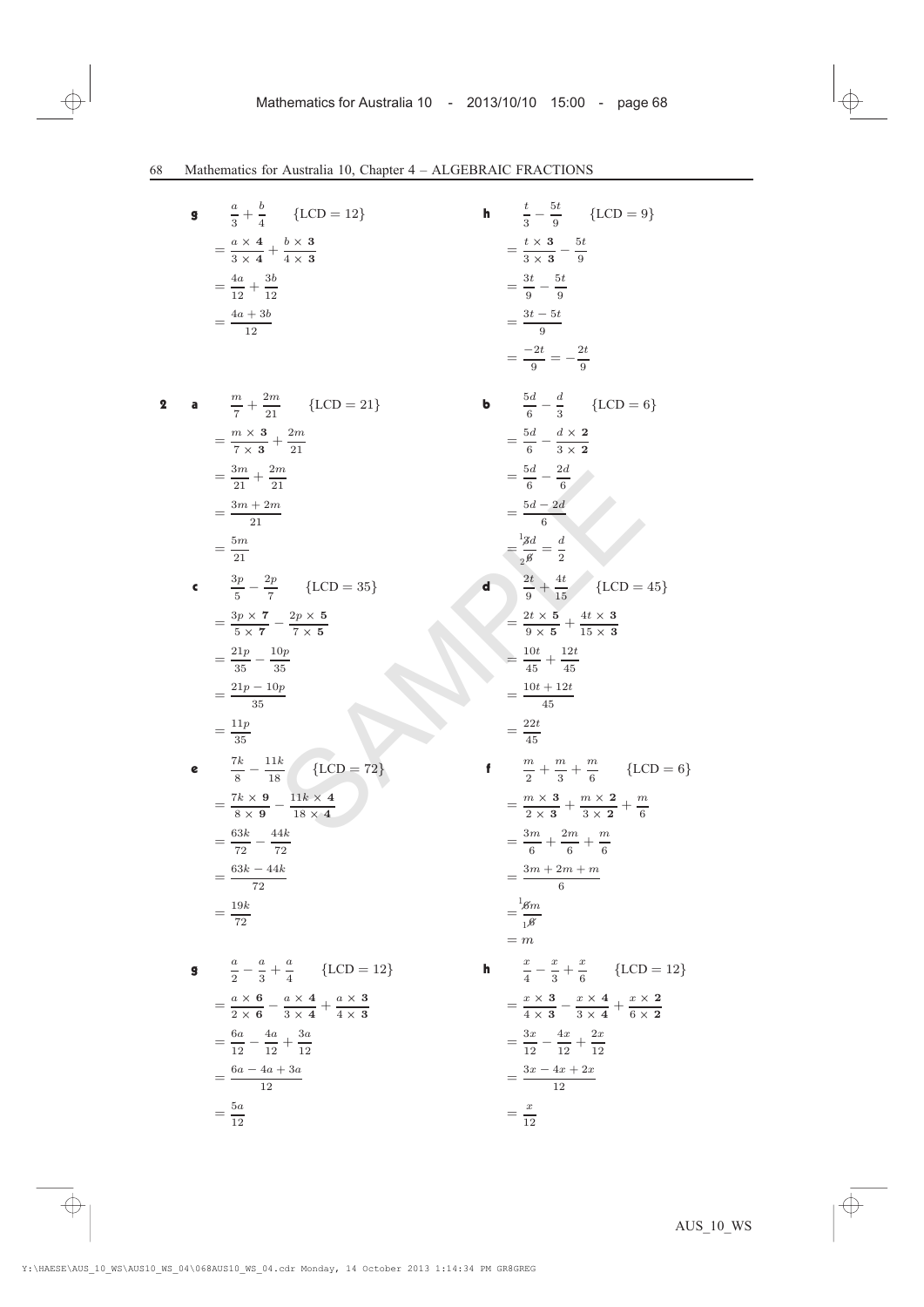3 **a** 
$$
\frac{7}{a} + \frac{3}{b}
$$
 {LCD = ab} **b**  $\frac{3}{a} + \frac{2}{c}$  {LCD = ac} **c**  $\frac{4}{a} + \frac{5}{a}$  {LCD = ad}  
\n $= \frac{7 \times b}{a \times b} + \frac{3 \times a}{b \times a}$   $= \frac{3 \times c}{a \times c} + \frac{2 \times a}{c \times a}$   $= \frac{4 \times d}{a \times d} + \frac{5 \times a}{d \times a}$   
\n $= \frac{7b + 3a}{ab}$   $= \frac{3c + 2a}{ac} = \frac{4d + 5a}{ad + \frac{5a}{ad}} = \frac{4d + 5a}{ad + \frac{5a}{ad}} = \frac{4d + 5a}{ad + \frac{5a}{ad}} = \frac{4d + 5a}{ad}$   
\n**d**  $\frac{2a}{m} - \frac{a}{n}$  {LCD = mn} **e**  $\frac{a}{a} + \frac{b}{2x}$  {LCD = 2x} **f**  $\frac{3}{a} - \frac{1}{2a}$  {LCD = 2a}  
\n $= \frac{2ax}{mn} - \frac{am}{mn}$   $= \frac{2ax + b}{ax} = \frac{a \times 2}{ax} + \frac{b}{2x}$   $= \frac{6}{a \times 2} - \frac{1}{2a}$   
\n $= \frac{2an - am}{am}$   $= \frac{2ax + b}{ax} = \frac{2ax + b}{ax} = \frac{6 \times 4}{3 \times 2} - \frac{1}{2a}$   
\n $= \frac{4 \times y}{x \times y} - \frac{1}{xy}$   $= \frac{2 \times 5}{x \times 5} + \frac{6}{5x}$  {LCD = 5x} **i**  $\frac{11}{35} - \frac{3}{45} + \frac{1}{40} = 2$   
\n $= \frac{4 \times 1}{xy} - \frac{1}{xy}$   $= \frac{25 + 6}{5x}$   $= \frac{35 \times 4}{5x}$   $= \frac{44 - 9}{12z}$   
\n $= \frac{4}{3z}$   $\frac{4}{$ 

 $=\frac{5x+6}{2x^2}$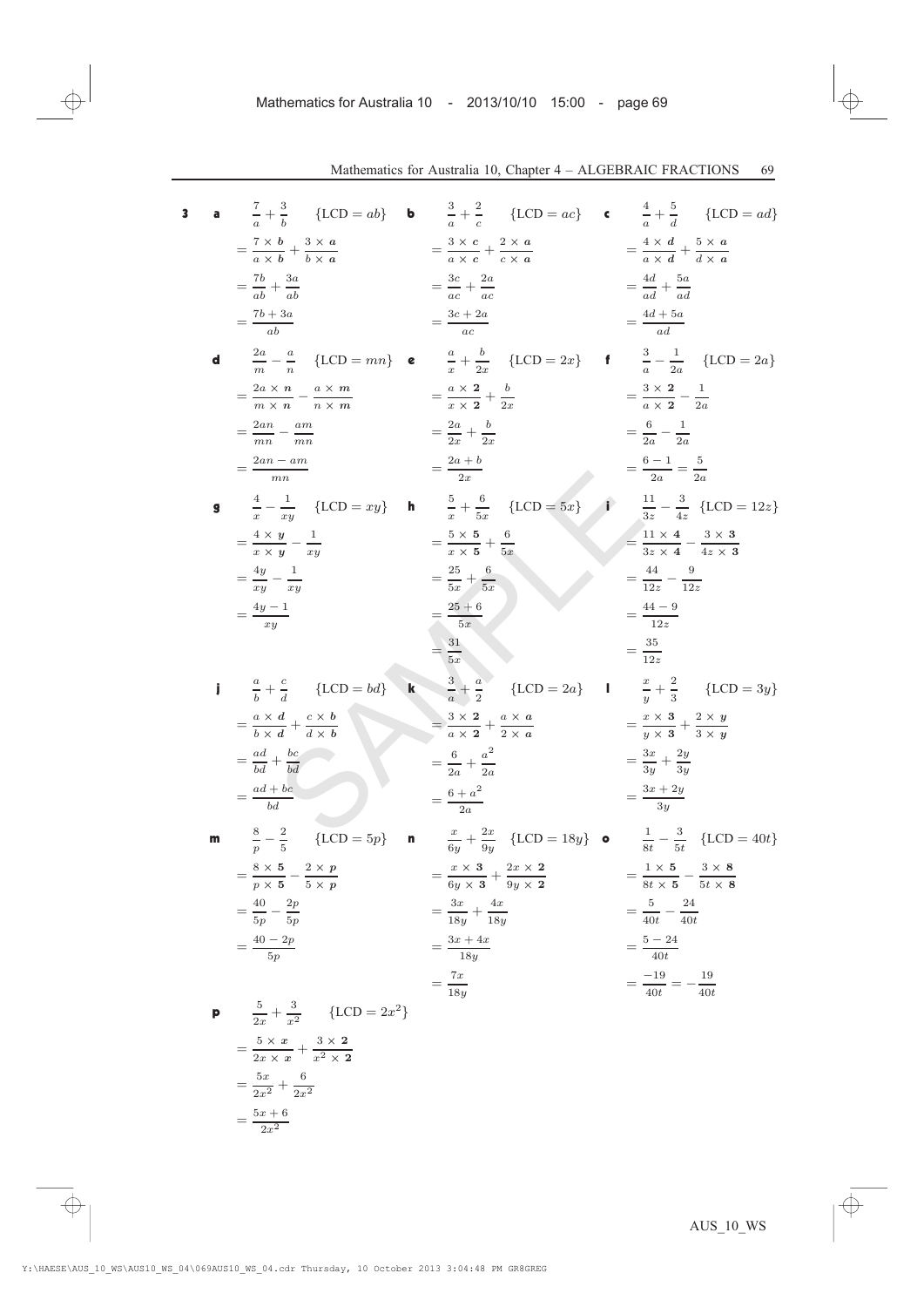| 4 | a | $rac{x}{2}+1$                                                                 | <b>b</b> $\frac{y}{2} - 1$                     | c $\frac{a}{2}+a$                                                              | <b>d</b> $\frac{b}{4} - 3$                        |
|---|---|-------------------------------------------------------------------------------|------------------------------------------------|--------------------------------------------------------------------------------|---------------------------------------------------|
|   |   | $=\frac{x}{2}+\frac{1\times 2}{1\times 2}$                                    | $=\frac{y}{3}-\frac{1\times 3}{1\times 3}$     | $=\frac{a}{2}+\frac{a\times 2}{1\times 2}$                                     | $=\frac{b}{4}-\frac{3\times 4}{1\times 4}$        |
|   |   | $=\frac{x}{2}+\frac{2}{2}$                                                    | $=\frac{y}{3}-\frac{3}{3}$                     | $=\frac{a}{2}+\frac{2a}{2}$                                                    | $=\frac{b}{4}-\frac{12}{4}$                       |
|   |   | $=\frac{x+2}{2}$                                                              | $=\frac{y-3}{3}$                               | $=\frac{a+2a}{2}$                                                              | $=\frac{b-12}{4}$                                 |
|   |   |                                                                               |                                                | $=\frac{3a}{2}$                                                                |                                                   |
|   |   | <b>e</b> $\frac{x}{2} - 4$                                                    | f $2+\frac{a}{3}$                              | <b>g</b> $x - \frac{x}{5}$                                                     | <b>h</b> $2 + \frac{1}{x}$                        |
|   |   | $=\frac{x}{2}-\frac{4\times 2}{1\times 2}$                                    | $=\frac{2\times3}{1\times3}+\frac{a}{3}$       | $=\frac{x\times 5}{1\times 5}-\frac{x}{5}$                                     | $=\frac{2\times x}{1\times x}+\frac{1}{x}$        |
|   |   | $=\frac{x}{2}-\frac{8}{2}$                                                    | $=\frac{6}{3}+\frac{a}{3}$                     | $=\frac{5x}{5}-\frac{x}{5}$                                                    | $=\frac{2x}{x}+\frac{1}{x}$                       |
|   |   | $=\frac{x-8}{2}$                                                              | $=\frac{6+a}{3}$                               | $=\frac{5x-x}{5}$                                                              | $=\frac{2x+1}{x}$                                 |
|   |   |                                                                               |                                                | $=\frac{4x}{5}$                                                                |                                                   |
|   |   | $5 - \frac{2}{7}$                                                             | $\mathbf{i} \qquad a + \frac{2}{a}$            | <b>k</b> $\frac{3}{t} + b$                                                     | $\frac{1}{x^2} - 2x$                              |
|   |   | $=\frac{5\times x}{1\times x}-\frac{2}{x}$                                    | $=\frac{a \times a}{1 \times a} + \frac{2}{a}$ | $=\frac{3}{b}+\frac{b\times b}{1\times b}$                                     | $=\frac{1}{x^2}-\frac{2x\times x^2}{1\times x^2}$ |
|   |   | $=\frac{5x}{x}-\frac{2}{x}$                                                   | $=\frac{a^2}{a}+\frac{2}{a}$                   | $=\frac{3}{4}+\frac{b^2}{4}$                                                   | $=\frac{1}{2}-\frac{2x^3}{2}$                     |
|   |   | $=\frac{5x-2}{x}$                                                             | $=\frac{a^2+2}{a}$                             | $=\frac{3+b^2}{b}$                                                             | $=\frac{1-2x^3}{x^2}$                             |
|   |   |                                                                               |                                                |                                                                                |                                                   |
|   |   | <b>a</b> $\frac{x}{2} + \frac{x+1}{3}$ {LCD = 6}                              |                                                | $rac{x-1}{4} - \frac{x}{2}$ {LCD = 4}                                          |                                                   |
|   |   | $=\frac{3}{3}\left(\frac{x}{2}\right)+\frac{2}{3}\left(\frac{x+1}{3}\right)$  |                                                | $=\frac{x-1}{4}-\frac{2}{2}\left(\frac{x}{2}\right)$                           |                                                   |
|   |   | $=\frac{3x}{e}+\frac{2(x+1)}{e}$                                              |                                                | $=\frac{x-1}{4}-\frac{2x}{4}$                                                  |                                                   |
|   |   | $=\frac{3x+2(x+1)}{6}$                                                        |                                                | $=\frac{x-1-2x}{4}$                                                            |                                                   |
|   |   | $=\frac{3x+2x+2}{6}$                                                          |                                                | $=\frac{-x-1}{4}$                                                              |                                                   |
|   |   | $=\frac{5x+2}{6}$                                                             |                                                |                                                                                |                                                   |
|   |   | <b>c</b> $\frac{2x}{3} + \frac{x+3}{4}$ {LCD = 12}                            |                                                | <b>d</b> $\frac{x+1}{2} + \frac{x-1}{3}$ {LCD = 6}                             |                                                   |
|   |   | $=\frac{4}{4}\left(\frac{2x}{3}\right)+\frac{3}{3}\left(\frac{x+3}{4}\right)$ |                                                | $=\frac{3}{3}\left(\frac{x+1}{2}\right)+\frac{2}{2}\left(\frac{x-1}{3}\right)$ |                                                   |
|   |   | $=\frac{8x}{12}+\frac{3(x+3)}{12}$                                            |                                                | $=\frac{3(x+1)}{6}+\frac{2(x-1)}{6}$                                           |                                                   |
|   |   | $=\frac{8x+3(x+3)}{12}$                                                       |                                                | $=\frac{3(x+1)+2(x-1)}{6}$                                                     |                                                   |
|   |   | $=\frac{8x+3x+9}{12}$                                                         |                                                | $=\frac{3x+3+2x-2}{6}$                                                         |                                                   |
|   |   | $=\frac{11x+9}{12}$                                                           |                                                | $=\frac{5x+1}{6}$                                                              |                                                   |
|   |   |                                                                               |                                                |                                                                                |                                                   |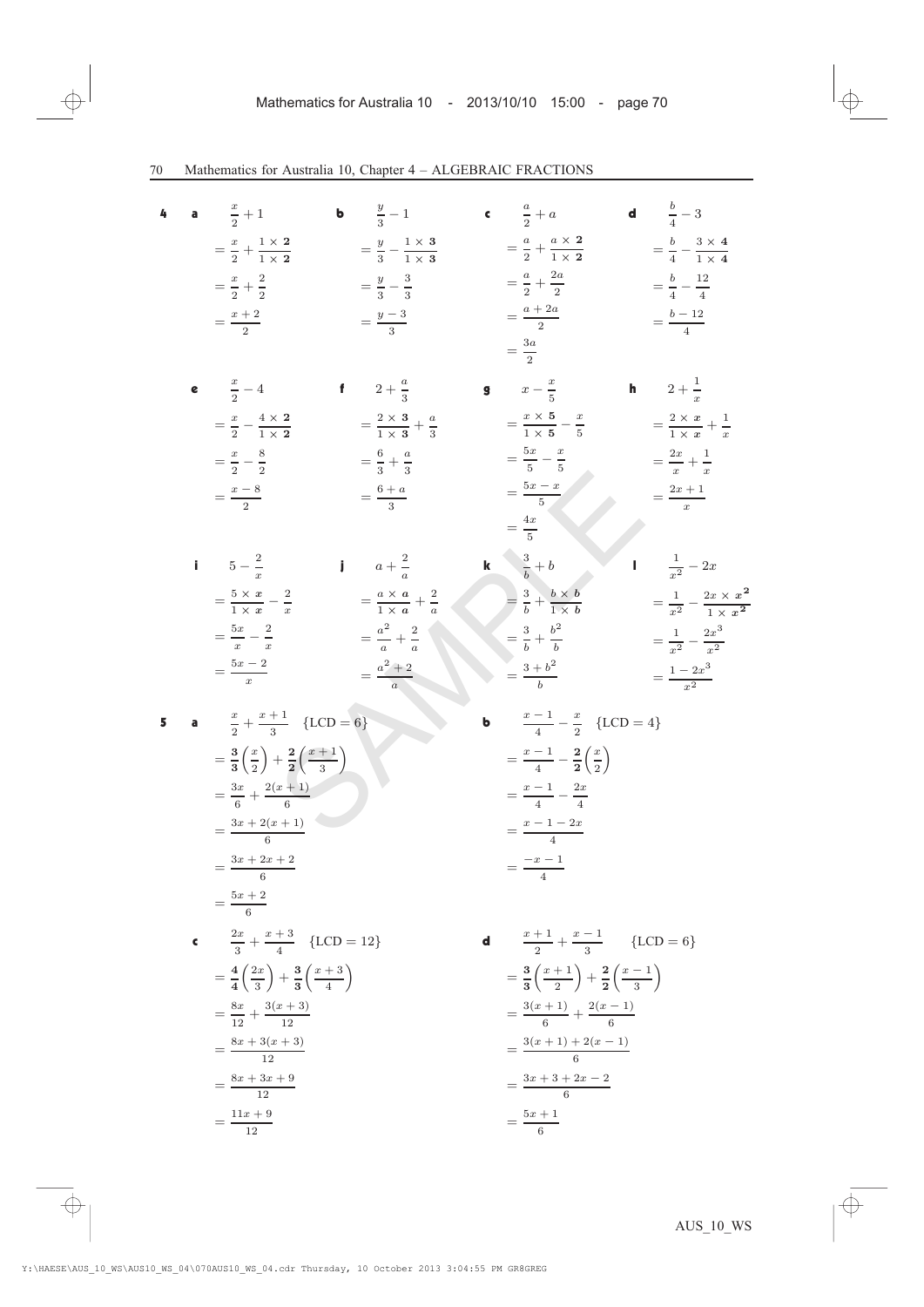$$
c \frac{x-1}{3} + \frac{1-2x}{4} \quad \{LCD = 12\}
$$
  
=  $\frac{4}{4} \left(\frac{x-1}{3}\right) + \frac{3}{3} \left(\frac{1-2x}{4}\right)$   
=  $\frac{4(x-1)}{12} + \frac{3(1-2x)}{12}$   
=  $\frac{4(x-1) + 3(1-2x)}{12}$   
=  $\frac{4x - 4 + 3 - 6x}{12}$   
=  $\frac{-2x - 1}{12}$ 

$$
3x + 2 + \frac{x}{2} \quad \{LCD = 4\}
$$
  
=  $\frac{3x + 2}{4} + \frac{2}{2} (\frac{x}{2})$   
=  $\frac{3x + 2}{4} + \frac{2x}{4}$   
=  $\frac{3x + 2 + 2x}{4}$   
=  $\frac{5x + 2}{4}$ 

i 
$$
\frac{x+1}{5} + \frac{2x-1}{4} \quad \text{ {LCD = 20}}
$$
  
\n
$$
= \frac{4}{4} \left( \frac{x+1}{5} \right) + \frac{5}{5} \left( \frac{2x-1}{4} \right)
$$
  
\n
$$
= \frac{4(x+1)}{20} + \frac{5(2x-1)}{20}
$$
  
\n
$$
= \frac{4(x+1) + 5(2x-1)}{20}
$$
  
\n
$$
= \frac{4x+4+10x-5}{20}
$$
  
\n
$$
= \frac{14x-1}{20}
$$
  
\n**k** 
$$
\frac{x}{6} - \frac{2-x}{5} \quad \text{ {LCD = 30}}
$$
  
\n
$$
= \frac{5}{5} \left( \frac{x}{6} \right) - \frac{6}{6} \left( \frac{2-x}{5} \right)
$$

$$
= \frac{5x}{30} - \frac{6(2-x)}{30}
$$

$$
= \frac{5x - 6(2-x)}{30}
$$

$$
= \frac{5x - 12 + 6x}{30}
$$

$$
= \frac{11x - 12}{30}
$$

$$
\frac{1}{4} + \frac{1-2x}{4} \quad \{LCD = 12\}
$$
\n
$$
\frac{x-1}{3} + \frac{3}{3} \left(\frac{1-2x}{4}\right) = \frac{4}{4} \left(\frac{x}{3}\right) + \frac{3}{3} \left(\frac{x+1}{4}\right)
$$
\n
$$
= \frac{4x}{12} + \frac{3(x+1)}{12}
$$
\n
$$
= \frac{4x + 3(x+1)}{12}
$$
\n
$$
= \frac{4x + 3x + 3}{12}
$$
\n
$$
= \frac{4x + 3x + 3}{12}
$$
\n
$$
= \frac{2}{12}
$$
\n
$$
\frac{2}{2} + \frac{x}{2} \quad \{LCD = 4\}
$$
\n
$$
\frac{2}{3} + \frac{x}{2} \quad \{LCD = 4\}
$$
\n
$$
\frac{2}{3} + \frac{x}{2} \quad \{LCD = 4\}
$$
\n
$$
\frac{2}{3} + \frac{x}{2} \quad \{LCD = 4\}
$$
\n
$$
\frac{2}{3} + \frac{x}{2} \quad \{LCD = 4\}
$$
\n
$$
\frac{2}{3} + \frac{x}{2} \quad \{LCD = 4\}
$$
\n
$$
\frac{2}{3} + \frac{x}{2} \quad \{LCD = 4\}
$$
\n
$$
\frac{2}{3} + \frac{x}{2} \quad \frac{x}{2} \quad \frac{2}{3} \quad \frac{2}{3} \quad \frac{2}{3} \quad \frac{2}{3} \quad \frac{2}{3} \quad \frac{2}{3} \quad \frac{2}{3} \quad \frac{2}{3} \quad \frac{2}{3} \quad \frac{2}{3} \quad \frac{2}{3} \quad \frac{2}{3} \quad \frac{2}{3} \quad \frac{2}{3} \quad \frac{2}{3} \quad \frac{2}{3} \quad \frac{2}{3} \quad \frac{2}{3} \quad \frac{2}{3} \quad \frac{2}{3} \quad \frac{2}{3} \quad \frac{2}{3} \quad \frac{2}{3} \quad \frac{2}{3} \quad \frac{2}{3} \quad \frac{2}{3} \quad \frac{2}{3} \quad \frac{2}{3} \quad \frac{2}{3} \quad \frac{2}{3} \quad \
$$

$$
= \frac{2(x+1) + 7(3-x)}{14}
$$

$$
= \frac{2(x+1) + 7(3-x)}{14}
$$

$$
= \frac{2x + 2 + 21 - 7x}{14}
$$

$$
= \frac{23 - 5x}{14}
$$

$$
1 \quad \frac{2x-1}{5} - \frac{x}{4} \quad \{\text{LCD} = 20\}
$$

$$
= \frac{4}{4} \left(\frac{2x-1}{5}\right) - \frac{5}{5} \left(\frac{x}{4}\right)
$$

$$
= \frac{4(2x-1)}{20} - \frac{5x}{20}
$$

$$
= \frac{4(2x-1) - 5x}{20}
$$

$$
= \frac{8x - 4 - 5x}{20}
$$

$$
= \frac{3x - 4}{20}
$$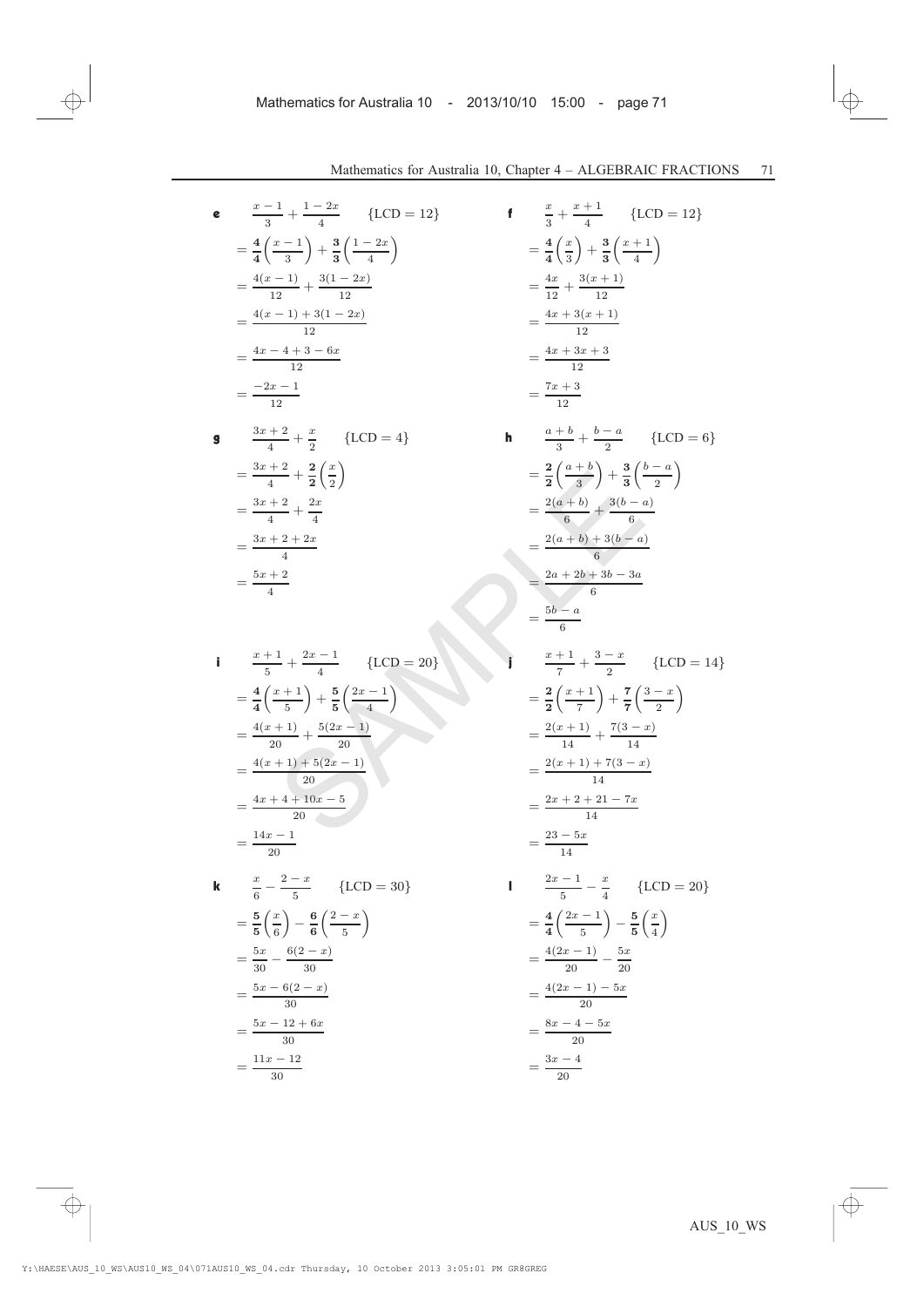$$
\begin{array}{ll}\n\mathbf{m} & \frac{x}{8} - \frac{1-x}{4} & \{LCD = 8\} \\
&= \frac{x}{8} - \frac{2}{2} \left( \frac{1-x}{4} \right) \\
&= \frac{x}{8} - \frac{2(1-x)}{8} \\
&= \frac{x - 2(1-x)}{8} \\
&= \frac{x - 2 + 2x}{8} \\
&= \frac{3x - 2}{8}\n\end{array}
$$

$$
\begin{array}{ll}\n\mathbf{n} & \frac{x-1}{5} - \frac{2x-7}{3} & \{LCD = 15\} \\
&= \frac{3}{3} \left(\frac{x-1}{5}\right) - \frac{5}{5} \left(\frac{2x-7}{3}\right) \\
&= \frac{3(x-1)}{15} - \frac{5(2x-7)}{15} \\
&= \frac{3(x-1) - 5(2x-7)}{15} \\
&= \frac{3x-3-10x+35}{15} \\
&= \frac{32-7x}{15}\n\end{array}
$$

SAMPLE

$$
0 \qquad \frac{1-3x}{4} - \frac{2x+1}{3} \qquad \{LCD = 12\}
$$
  
=  $\frac{3}{3} \left( \frac{1-3x}{4} \right) - \frac{4}{4} \left( \frac{2x+1}{3} \right)$   
=  $\frac{3(1-3x)}{12} - \frac{4(2x+1)}{12}$   
=  $\frac{3(1-3x) - 4(2x+1)}{12}$   
=  $\frac{3-9x-8x-4}{12}$   
=  $\frac{-17x-1}{12}$ 

 $6 \,$ 

**a** 
$$
\frac{3}{x} + \frac{4}{x+1}
$$
 {LCD =  $x(x + 1)$ }  
\n
$$
= \frac{3}{x} \left( \frac{x+1}{x+1} \right) + \left( \frac{4}{x+1} \right) \frac{x}{x}
$$
\n
$$
= \frac{3(x+1) + 4x}{x(x+1)}
$$
\n
$$
= \frac{3x + 3 + 4x}{x(x+1)}
$$
\n
$$
= \frac{7x + 3}{x(x+1)}
$$
\n
$$
= \frac{4}{x+1} \left( \frac{x-1}{x-1} \right) - \frac{3}{x-1} \left( \frac{x+1}{x+1} \right)
$$
\n
$$
= \frac{3}{x+1} \left( \frac{x+3}{x+2} \right)
$$
\n
$$
= \frac{5x - 3x - 6}{x(x+2)}
$$
\n
$$
= \frac{2x - 6}{x(x+2)}
$$
 or  $\frac{2(x-3)}{x(x+2)}$ \n
$$
= \frac{4}{x+1} \left( \frac{x-1}{x-1} \right) - \frac{3}{x-1} \left( \frac{x+1}{x+1} \right)
$$
\n
$$
= \frac{3}{x} \left( \frac{x+2}{x+2} \right) + \frac{1}{x+2}
$$
\n
$$
= \frac{3}{x} \left( \frac{x+2}{x+2} \right) + \frac{1}{x+2}
$$
\n
$$
= \frac{3}{x} \left( \frac{x+2}{x+2} \right) + \frac{1}{x+2}
$$
\n
$$
= \frac{3(x+2)}{x(x+2)} + \frac{1}{x+2}
$$

$$
= \frac{4x - 4 - 3x - 3}{(x + 1)(x - 1)} = \frac{4x - 4 - 3x - 3}{(x + 1)(x - 1)} = \frac{x - 7}{(x + 1)(x - 1)} = \frac{3x + 6 + 1}{x + 2} = \frac{3x + 7}{x + 2}
$$

$$
= \left(\frac{6}{x+2}\right) \frac{x}{x} - \frac{3}{x} \left(\frac{x+2}{x+2}\right)
$$
  
\n
$$
= \frac{5x - 3(x+2)}{x(x+2)}
$$
  
\n
$$
= \frac{5x - 3x - 6}{x(x+2)}
$$
  
\n
$$
= \frac{2x - 6}{x(x+2)}
$$
 or 
$$
\frac{2(x-3)}{x(x+2)}
$$
  
\n
$$
3 + \frac{1}{x+2}
$$
 {LCD =  $(x + 2)$   
\n
$$
= \frac{3}{1} \left(\frac{x+2}{x+2}\right) + \frac{1}{x+2}
$$
  
\n
$$
= \frac{3(x+2) + 1}{x+2}
$$

$$
=\frac{3x+7}{x+2}
$$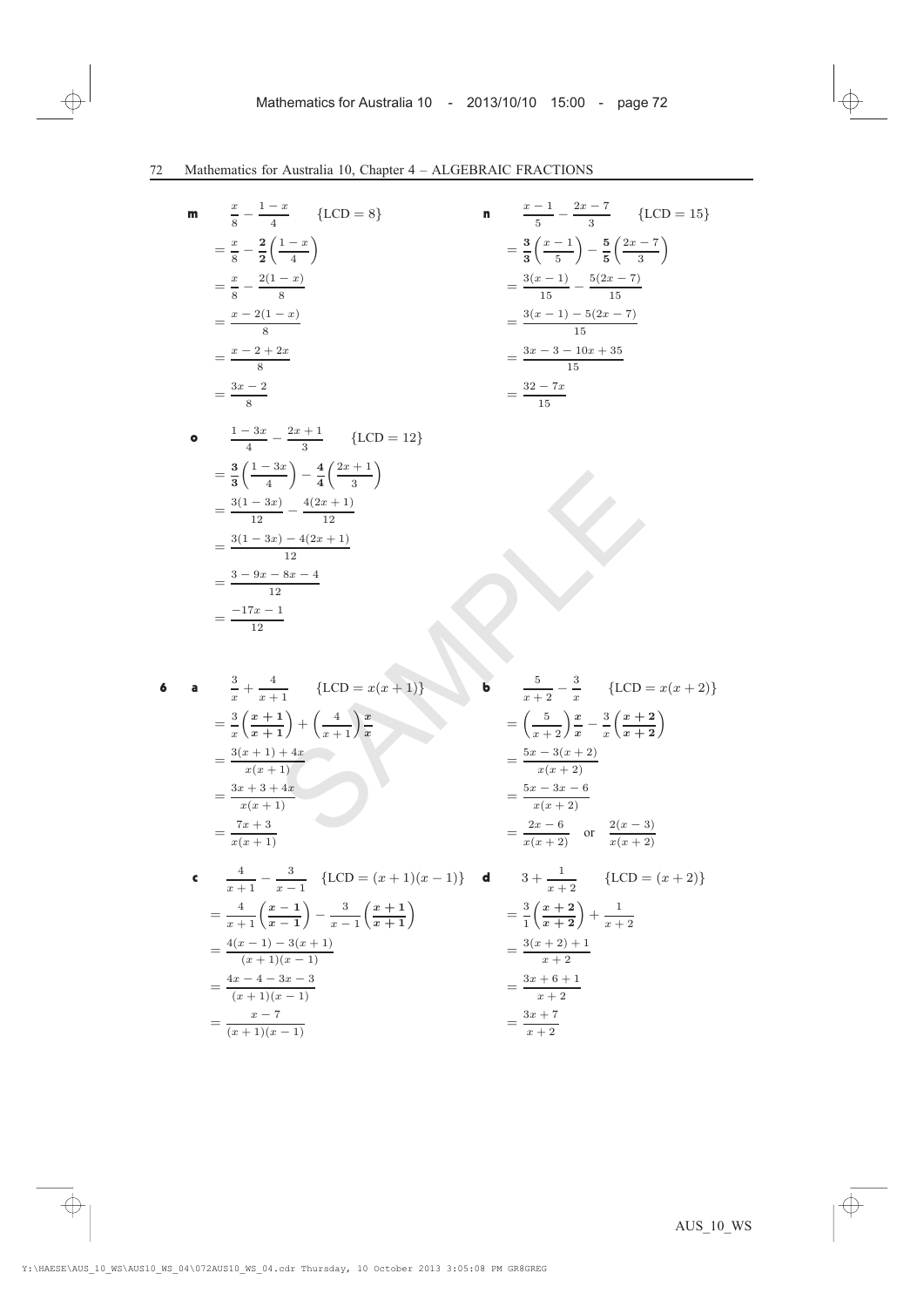{ $LCD = x(x - 2)$ }

 $+\left(-\frac{6}{2}\right)$  $x - 2$  $\bigg)\frac{x}{x}$ 

e 
$$
\frac{1}{x} + \frac{4}{x-4}
$$
 {LCD =  $x(x-4)$ }  
\n
$$
= \frac{1}{x} \left( \frac{x-4}{x-4} \right) + \left( \frac{4}{x-4} \right) \frac{x}{x}
$$
\n
$$
= \frac{(x-4)+4x}{x(x-4)}
$$
\n
$$
= \frac{5x-4}{x(x-4)}
$$
\n
$$
= \frac{5x-4}{x+3}
$$
\n
$$
= \frac{-4x-10}{x+3}
$$
\n
$$
= \frac{-4x-10}{x+3}
$$
\n
$$
= \frac{-2(2x+5)}{x+3}
$$

$$
\begin{aligned}\n\mathbf{g} \quad & \frac{x+1}{x-1} + \frac{x}{x+1} \quad \{LCD = (x-1)(x+1)\} \quad \mathbf{h} \quad & \frac{5}{x} + \frac{6}{x-2} \\
& = \left(\frac{x+1}{x-1}\right)\left(\frac{x+1}{x+1}\right) + \left(\frac{x}{x+1}\right)\left(\frac{x-1}{x-1}\right) \\
& = \frac{(x+1)^2 + x(x-1)}{(x+1)(x-1)} \\
& = \frac{x^2 + 2x + 1 + x^2 - x}{(x+1)(x-1)} \\
& = \frac{2x^2 + x + 1}{(x+1)(x-1)} \\
& = \frac{2x^2 + x + 1}{(x+1)(x-1)} \\
& = \frac{11x - 10}{x(x-2)} \\
& = \frac{11x - 10}{x(x-2)}\n\end{aligned}
$$

<sup>i</sup> <sup>x</sup> <sup>x</sup> + 5 ¡ <sup>x</sup> <sup>x</sup> ¡ <sup>3</sup> <sup>f</sup>LCD = (<sup>x</sup> + 5)(<sup>x</sup> ¡ 3)<sup>g</sup> = ³ <sup>x</sup> <sup>x</sup> + 5´³ <sup>x</sup> ¡ <sup>3</sup> x ¡ 3 ´ ³ <sup>x</sup> <sup>x</sup> ¡ <sup>3</sup> ´³<sup>x</sup> + 5 <sup>x</sup> + 5 ´ <sup>=</sup> <sup>x</sup>(<sup>x</sup> ¡ 3) ¡ <sup>x</sup>(<sup>x</sup> + 5) (<sup>x</sup> + 5)(<sup>x</sup> ¡ 3) <sup>=</sup> <sup>x</sup><sup>2</sup> ¡ <sup>3</sup><sup>x</sup> ¡ <sup>x</sup><sup>2</sup> ¡ <sup>5</sup><sup>x</sup> (<sup>x</sup> + 5)(<sup>x</sup> ¡ 3) <sup>=</sup> ¡8<sup>x</sup> (<sup>x</sup> + 5)(<sup>x</sup> ¡ 3) SAMPLE

**7 a** Suppose there are  $x$  players in a team.

The \$150 court fee is shared between the players, so each player pays  $\sqrt[5]{\frac{150}{x}}$ ´ . The \$60 registration fee is shared between the players and coach, so each person pays  $\sqrt{\frac{60}{x+1}}$ . So, each player pays a total of  $\frac{150}{x} + \frac{60}{x+}$  $\frac{00}{x+1}$  dollars.

Now, 
$$
\frac{150}{x} + \frac{60}{x+1} = \frac{150}{x} \left(\frac{x+1}{x+1}\right) + \left(\frac{60}{x+1}\right) \frac{x}{x}
$$

$$
= \frac{150(x+1) + 60x}{x(x+1)}
$$

$$
= \frac{150x + 150 + 60x}{x(x+1)}
$$

$$
= \frac{210x + 150}{x(x+1)} \text{ or } \frac{30(7x+5)}{x(x+1)}
$$
  
So, each player pays  $\oint \left(\frac{210x + 150}{x(x+1)}\right)$ .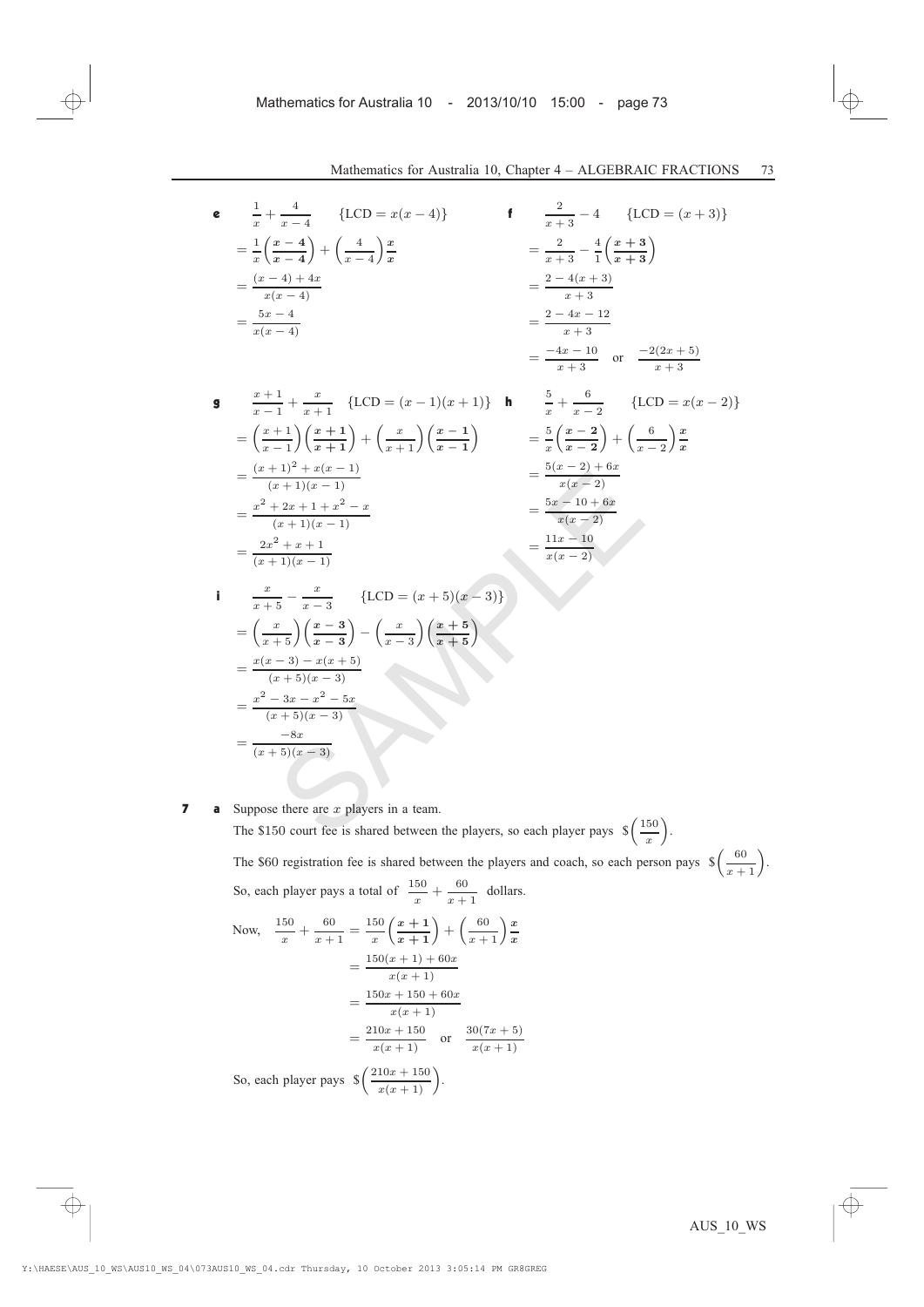**b** i If  $x = 4$ , then

$$
\frac{210x + 150}{x(x+1)} = \frac{210(4) + 150}{4(4+1)}
$$

$$
= \frac{840 + 150}{4 \times 5}
$$

$$
= \frac{990}{20}
$$

$$
= 49.5
$$

ii If  $x = 5$ , then

pays \$40.

$$
\frac{210x + 150}{x(x+1)} = \frac{210(5) + 150}{5(5+1)}
$$

$$
= \frac{1050 + 150}{5 \times 6}
$$

$$
= \frac{1200}{30}
$$

$$
= 40
$$

If the team has 5 players, each player

If the team has 4 players, each player pays \$49:50 .

> $b \times b$  $=\frac{3a}{b^2}$

#### REVIEW SET 4

1 **a** 
$$
\frac{r}{q}
$$
 **b**  $\frac{p+2q}{r}$  **c**  $\frac{p-q}{p+q}$  **d**  $\frac{\sqrt{p^2-16}}{r-q}$   
\n $=\frac{6}{-3}$   $=\frac{5-6}{6}$   $=\frac{5-(-3)}{5+(-3)}$   $=\frac{\sqrt{5^2-16}}{6-(-3)}$   
\n $=\frac{-1}{-6}$   $=\frac{5-3}{5-3}$   $=\frac{\sqrt{5^2-16}}{6-(-3)}$   
\n $=\frac{1}{-6}$   $=\frac{5}{3}$   $=\frac{3}{4}$   $=\frac{\sqrt{25-16}}{6-(-3)}$   
\n $=\frac{1}{4}$   $=\frac{8}{4}$   $=\frac{2(2r+6)}{3(2r+6)}$   
\n $=\frac{2r+6}{3}$   $=\frac{8(2a+6)}{3}$   $=\frac{3}{4}(2a+6)$   
\n $=\frac{2r+6}{3}$   $=\frac{8(2a+6)}{3}$   $=\frac{2}{3}$   $=\frac{2}{-2}$   
\n $=\frac{2(x+3)^1}{(x+3)(x-3)}$   $=\frac{x+2}{x^2+x^2+x}$   $=\frac{3x^2-6x}{x^2-2}$   
\n $=\frac{2(x+3)^1}{(x+3)(x-3)}$   $=\frac{x+2}{x^2-x}$   $=\frac{3x}{x+1}$   
\n4 **a**  $\frac{2a-2b}{b-a}$  **b**  $\frac{5x-15}{3x-x^2}$  **c**  $\frac{3a-2}{2x-8}$   
\n $=\frac{2(a-6)^1}{-1}$   $=\frac{5}{-x}$   $=\frac{5}{-x}$   $=\frac{4+2}{-2}$   
\n $=-2$   $=-\frac{5}{x}$   $=\frac{x+4}{-2}$   
\n5 **a**  $\frac{a}{b} \times \frac{b}{3}$ 

3b

 $=\frac{3a-b^2}{3b}$ 

 $=\frac{3a+b^2}{3b}$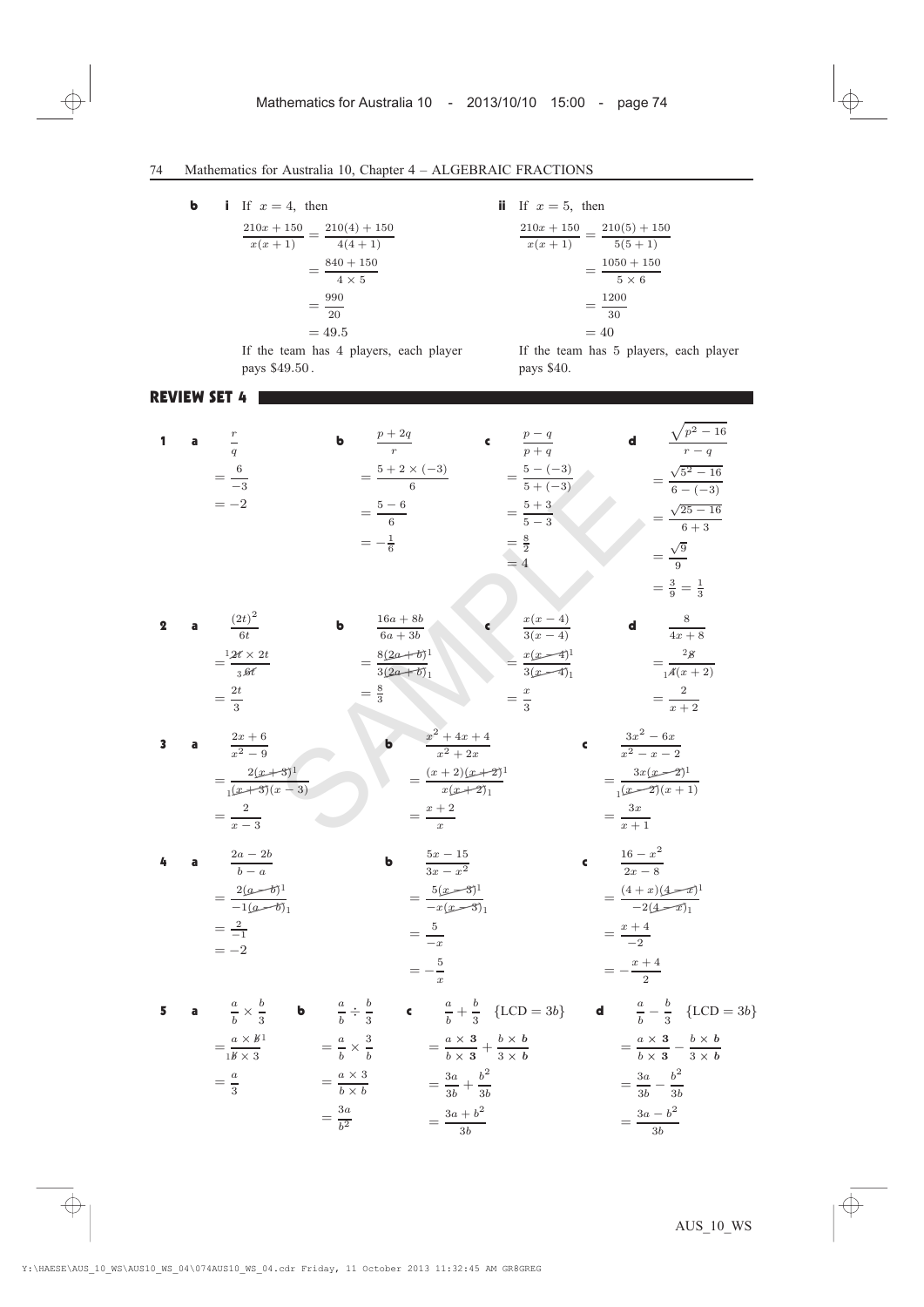$=\frac{3x+2}{6}$ 

6 **a** 
$$
\frac{7x-14}{x} \times \frac{3}{x-2}
$$
  
\n $= \frac{7(x-2)}{x} \times \frac{3}{(x-2)}$   
\n $= \frac{7(x-2)\sqrt{3}}{x} \times \frac{1}{(x-2)}$   
\n $= \frac{7(x-2)\sqrt{3}}{x} \times \frac{1}{(x-2)}$   
\n $= \frac{7(x-2)\sqrt{3}}{x} \times \frac{1}{(x-2)}$   
\n $= \frac{7(x-2)\sqrt{3}}{x} \times \frac{1}{(x-2)}$   
\n $= \frac{7(x-2)\sqrt{3}}{x} \times \frac{1}{(x-2)}$   
\n $= \frac{7(x-2)\sqrt{3}}{x} \times \frac{1}{(x-2)}$   
\n $= \frac{7(x-2)\sqrt{3}}{x} \times \frac{1}{(x-2)}$   
\n $= \frac{7(x-2)\sqrt{3}}{x} \times \frac{1}{(x-2)}$   
\n $= \frac{7(x-2)\sqrt{3}}{x} \times \frac{1}{(x-2)}$   
\n $= \frac{7(x-2)\sqrt{3}}{x} \times \frac{1}{(x-2)}$   
\n $= \frac{7(x-2)\sqrt{3}}{x} \times \frac{1}{(x-2)}$   
\n $= \frac{7(x-2)\sqrt{3}}{x} \times \frac{1}{(x-2)}$   
\n $= \frac{7(x-2)\sqrt{3}}{x} \times \frac{1}{(x-2)}$   
\n $= \frac{7(x-2)\sqrt{3}}{x} \times \frac{1}{(x-2)}$   
\n $= \frac{8(x-2)\sqrt{3}}{x^2} \times \frac{2}{x^2-2x}$   
\n $= \frac{3(x-2)\sqrt{3}}{x^2} \times \frac{2}{x^2-2x}$   
\n $= \frac{3(x-2)\sqrt{3}}{x^2} \times \frac{1}{x^2-2x}$   
\n $= \frac{3(x-2)\sqrt{3}}{x^2} \times \frac{1}{x^2-2x}$   
\n $= \frac{3(x-2)\sqrt{3}}{x^2} \times \frac{1}{x^2-2x}$   
\n $= \frac{3(x-2)\sqrt{$ 

$$
=\frac{7x-3}{12}
$$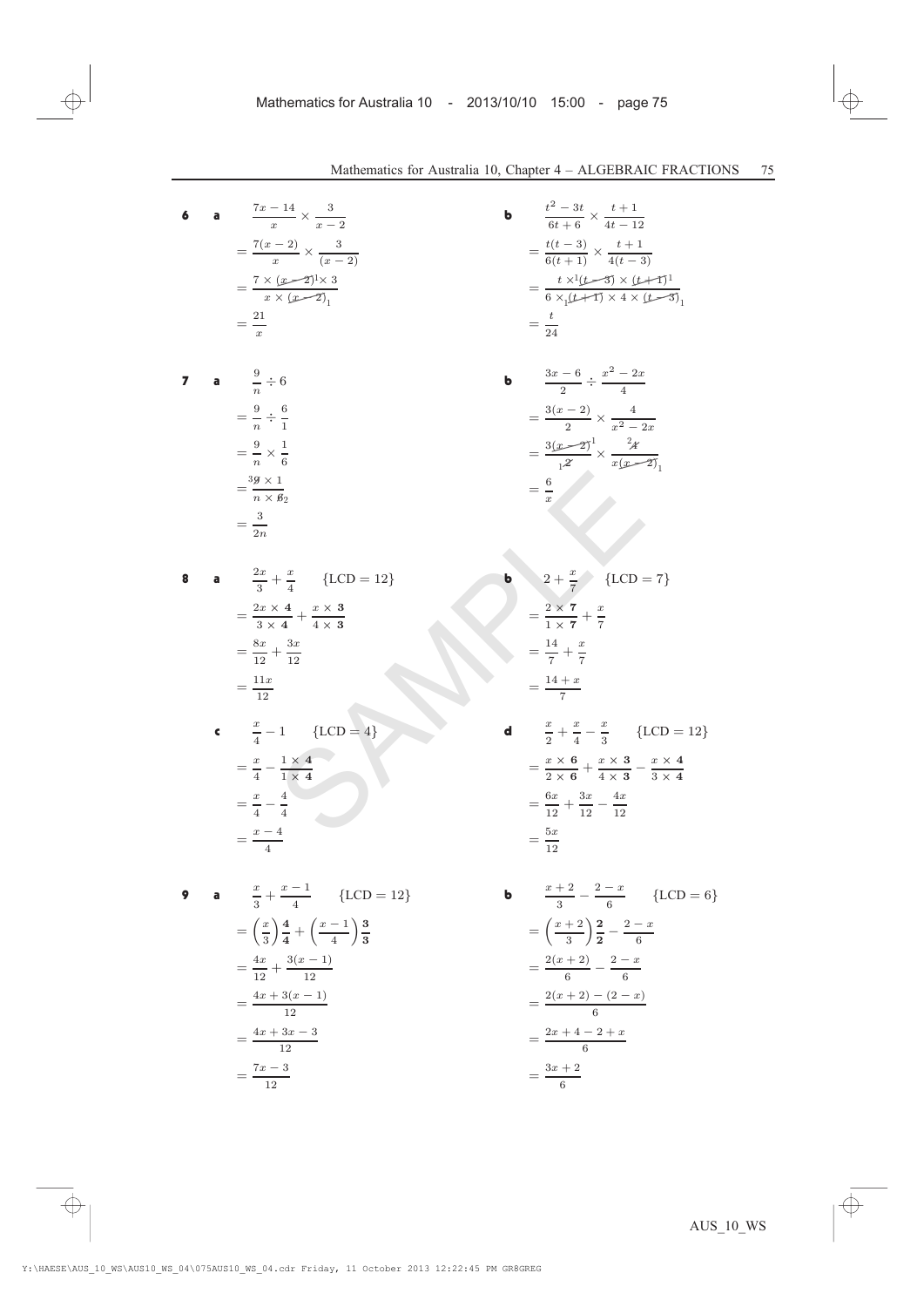$$
\begin{aligned}\n\mathbf{c} \qquad & \frac{2x+1}{5} - \frac{x-1}{10} \quad \{\text{LCD} = 10\} \\
& = \left(\frac{2x+1}{5}\right) \frac{2}{2} - \frac{x-1}{10} \\
& = \frac{2(2x+1)}{10} - \frac{x-1}{10} \\
& = \frac{2(2x+1) - (x-1)}{10} \\
& = \frac{4x+2-x+1}{10} \\
& = \frac{3x+3}{10}\n\end{aligned}
$$

10 **a** 
$$
\frac{1}{x+1} + \frac{2}{x-2} \{LCD = (x+1)(x-2)\} \qquad \mathbf{b} \qquad \frac{5}{x-1} - \frac{4}{x+1} \{LCD = (x-1)(x+1)\}
$$

$$
= \left(\frac{1}{x+1}\right)\left(\frac{x-2}{x-2}\right) + \left(\frac{2}{x-2}\right)\left(\frac{x+1}{x+1}\right) \qquad = \left(\frac{5}{x-1}\right)\left(\frac{x+1}{x+1}\right) - \left(\frac{4}{x+1}\right)\left(\frac{x-1}{x-1}\right)
$$

$$
= \frac{x-2}{(x+1)(x-2)} + \frac{2(x+1)}{(x+1)(x-2)} \qquad = \frac{5(x+1)}{(x-1)(x+1)} - \frac{4(x-1)}{(x-1)(x+1)}
$$

$$
= \frac{x-2+2x+2}{(x+1)(x-2)}
$$

$$
= \frac{3x}{(x+1)(x-2)}
$$

$$
= \frac{3x}{(x+1)(x-2)}
$$

$$
= \frac{5x+5-4x+4}{(x-1)(x+1)}
$$

$$
= \frac{x+9}{(x-1)(x+1)}
$$

$$
= \left(\frac{1}{x^2}\right)\left(\frac{x+1}{x+1}\right) + \left(\frac{1}{x+1}\right)\frac{x^2}{x^2}
$$

$$
= \frac{x+1}{x^2(x+1)}
$$

$$
= \frac{x+1+x^2}{x^2(x+1)}
$$

$$
= \frac{x^2+x+1}{x^2(x+1)}
$$

PRACTICE TEST 4A

 $=\frac{x+1+x^2}{x^2(x+1)}$ 

 $=\frac{x^2+x+1}{x^2(x+1)}$ 

1 
$$
\frac{a^2}{b+c} = \frac{3^2}{-2+5}
$$
  
\n $= \frac{9}{3}$   
\n $= 3$   $\therefore$  the answer is **C**.  
\n3 **A**  $\frac{r-q^2}{p}$  **B**  $\frac{3p+r}{p+q}$  **C**  $\frac{p^2-r}{q}$  **D**  $\frac{2q^2+p}{q+r}$  **E**  $\frac{p-q}{r^2}$   
\n $= \frac{-1-(-3)^2}{2}$   $= \frac{3(2)+(-1)}{2+(-3)}$   $= \frac{2^2-(-1)}{-3}$   $= \frac{2(-3)^2+2}{(-3)+(-1)}$   $= \frac{2-(-3)}{(-1)^2}$   
\n $= \frac{-1-9}{2}$   $= \frac{6-1}{2-3}$   $= \frac{4+1}{-3}$   $= \frac{2 \times 9+2}{-3-1}$   $= \frac{2+3}{1}$   
\n $= -5$  **x**  $= -5$  **x**  $= -5$  **x**  $= -5$  **x**  $= 5$  **y**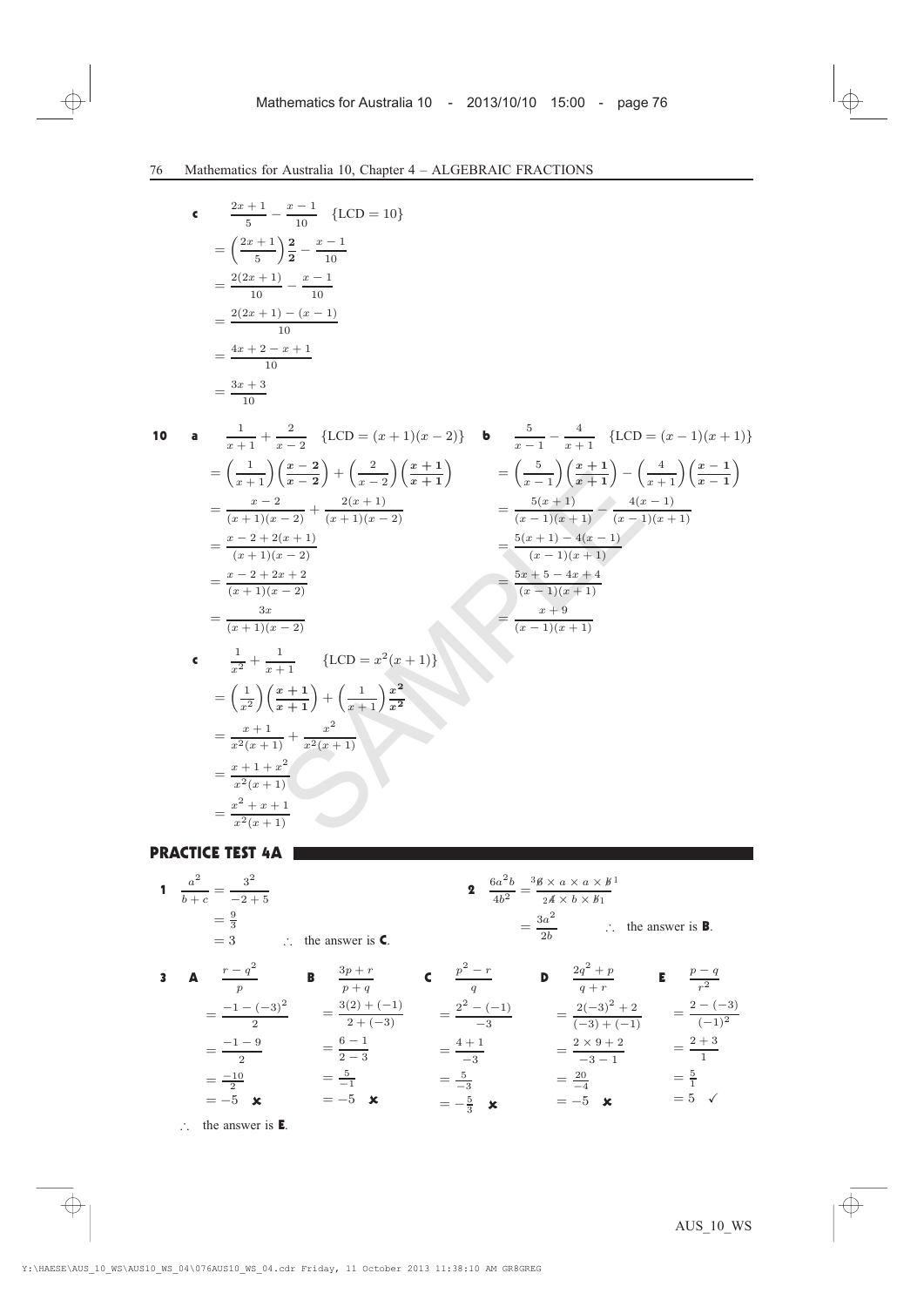1

4 
$$
\frac{k}{5} \div \frac{3}{k} = \frac{k}{5} \times \frac{k}{3}
$$
  
\n $= \frac{k \times k}{5 \times 3}$   
\n $= \frac{k^2}{5 \times 3}$   
\n $= \frac{k^2}{15}$   
\n $\therefore$  the answer is **C**.  
\n6 **A**  $\frac{x^2 + 5x + 6}{x^2 + 8x + 15}$  **B**  $\frac{x^2 - 2x}{x^2 - 5x}$  **C**  $\frac{x^2 - 3x + 2}{x^2 + 4x - 5}$  **D**  $\frac{x^2 - 4}{x^2 - 7x + 10}$   
\n $= \frac{(x + 2)(x + 3)}{(x + 3)(x + 5)}$   $= \frac{x(x - 2)}{x(x - 5)}$   $= \frac{1}{(x - 1)(x - 2)}$   $= \frac{(x + 2)(x - 2)}{(x - 2)(x - 5)}$   
\n $= \frac{x + 2}{x + 5}$  **X**  $= \frac{x - 2}{x - 5}$  **X**  $\frac{m^2 - 2m}{m + 5}$   $\times \frac{5m + 25}{3m - 6}$   
\n $= \frac{7a}{35}$   $\therefore$  the answer is **B**.  
\n7  $\frac{a}{5} + \frac{3a}{7} = \frac{a \times 7}{5 \times 7} + \frac{3a \times 5}{7 \times 5}$  {LCD = 35} **8**  $\frac{m^2 - 2m}{m + 5} \times \frac{5m + 25}{3m - 6}$   
\n $= \frac{7a}{35}$   $\therefore$  the answer is **B**.  
\n9  $a - \frac{10}{a} = \frac{a \times a}{1 \times a} - \frac{10}{a}$  {LCD = a}  
\n $= \frac{a^2 - 10}{a}$   $\therefore$  the answer is **E**.  
\n10  $\frac{5}{x + 2} - \frac{3}{x - 1} = (\frac{5}{x + 2})(\frac{x - 1}{x - 1}) - (\frac{3}{x - 1})($ 

### PRACTICE TEST 4B

1 **a** 
$$
\frac{p}{m+n}
$$
  
\n $\frac{6}{-4+3}$   
\n $\frac{6}{-1}$   
\n $\frac{6-2(3)}{-4+3}$   
\n $\frac{6-6}{-1}$   
\n $\frac{6-6}{-1}$   
\n $\frac{6}{-1}$   
\n $\frac{6-4}{\sqrt{16+9}}$   
\n $\frac{6}{2}$   
\n $\frac{6-4}{\sqrt{16+9}}$   
\n $\frac{6}{2}$   
\n $\frac{6+4}{\sqrt{16+9}}$   
\n $\frac{10}{\sqrt{25}}$   
\n $\frac{10}{5}$   
\n $\frac{10}{5}$   
\n $\frac{10}{5}$   
\n $\frac{10}{5}$   
\n $\frac{10}{5}$   
\n $\frac{10}{5}$   
\n $\frac{10}{5}$   
\n $\frac{10}{5}$   
\n $\frac{10}{5}$   
\n $\frac{10}{5}$   
\n $\frac{10}{5}$   
\n $\frac{10}{5}$   
\n $\frac{10}{5}$   
\n $\frac{10}{5}$   
\n $\frac{10}{5}$   
\n $\frac{10}{5}$   
\n $\frac{10}{5}$   
\n $\frac{10}{5}$   
\n $\frac{10}{5}$   
\n $\frac{10}{5}$   
\n $\frac{10}{5}$   
\n $\frac{10}{5}$   
\n $\frac{10}{5}$   
\n $\frac{10}{5}$   
\n $\frac{10}{5}$   
\n $\frac{10}{5}$   
\n $\frac{10}{5}$   
\n $\frac{10}{5}$   
\n $\frac{10}{5}$   
\n $\frac{10}{5}$   
\n $\frac{10}{5}$   
\n $\frac{10}{5}$   
\n $\frac{10}{5}$   
\n $\frac{10}{5}$   
\n $\frac{10}{5}$   
\n $\$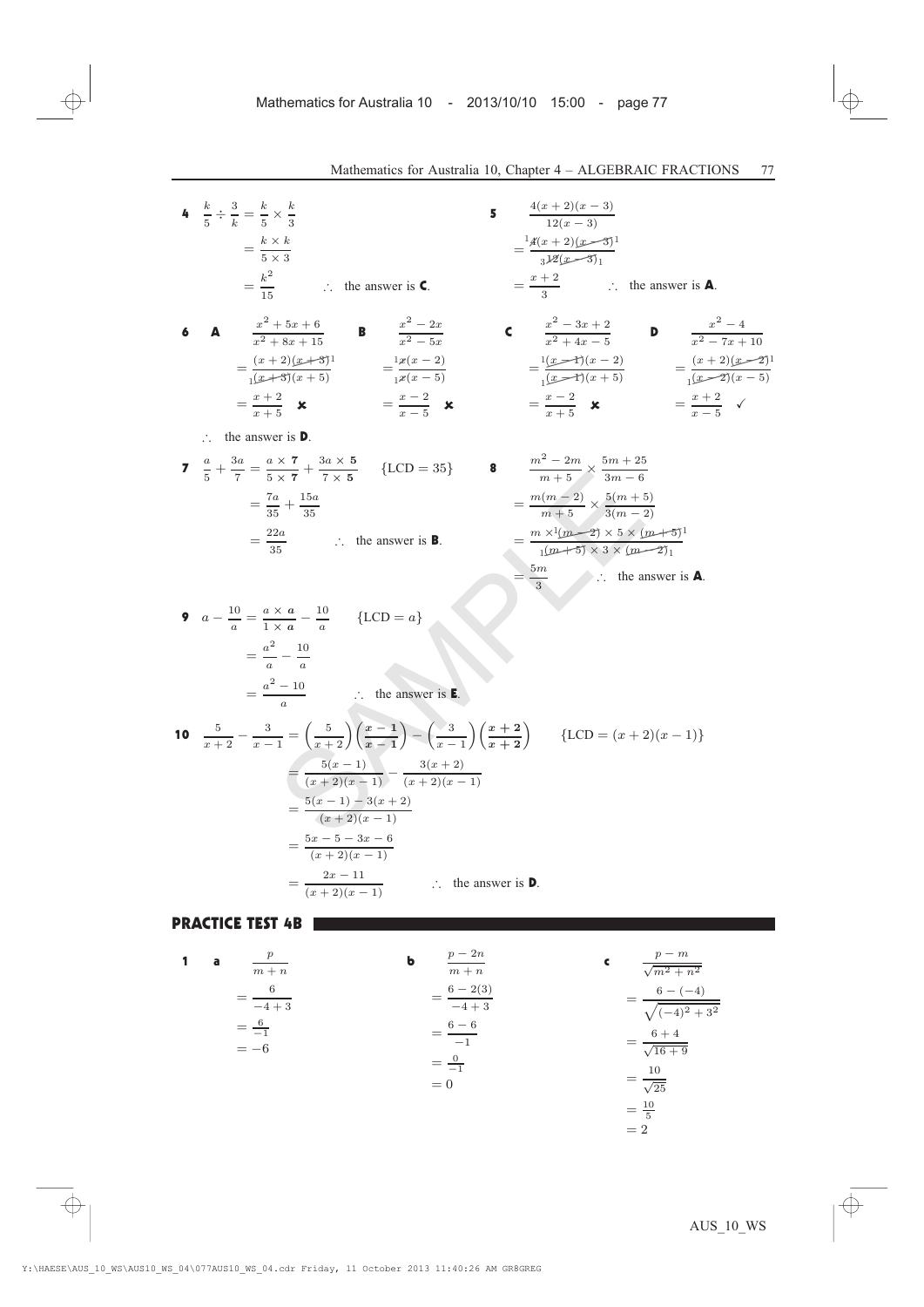2 **a** 
$$
\frac{(3x)^2}{6x^3}
$$
 **b**  $\frac{3a+6b}{3}$  **c**  $\frac{(x+2)^2}{x^2+x}$   
\n $=\frac{1}{26} \times x |x \times x |$   $= \frac{13(a+2b)}{31}$   $= \frac{12(x+2)(x+2)}{x+2x}$   
\n $= \frac{3}{2x}$  **2 3 a**  $\frac{a+b}{3b+3a}$  **b**  $\frac{2x^2-8}{x+2}$  **c**  $\frac{x^2-6x+9}{4x-12}$   
\n $= \frac{(a+6b)}{3(a+bb)}$   $= \frac{2(x+2)(x-3)}{x+2}$  **c**  $\frac{x^2-6x+9}{4(x-3)}$   
\n $= \frac{1}{3}$   $= \frac{2(x+2)(x-3)}{(x+2)(x-3)}$   $= \frac{x-3}{4}$   
\n**4 a**  $\frac{m}{n} \times \frac{2}{n} = \frac{m \times 2}{n}$  **b**  $\frac{m}{n} \div \frac{2}{n} = \frac{m}{n} \times \frac{n}{2}$   
\n $= \frac{m \times n}{2n}$   $= \frac{m \times n}{n \times 2}$   
\n**5 a**  $\frac{3}{x} + \frac{5}{2x} = \frac{3 \times 2}{x \times 2} + \frac{5}{2x}$  {LCD = 2x} **b**  $\frac{6}{y} - \frac{a}{b} = \frac{6 \times b}{y} - \frac{a \times y}{b \times y}$  {LCD = by}  
\n $= \frac{6b}{2x} - \frac{ay}{by}$   $= \frac{6b - ay}{by}$   
\n**6 a**  $\frac{3x}{7} - \frac{x}{14} = \frac{3x \times 2}{7 \times 2} - \frac{x}{14}$  {LCD = 14} **b**  $\frac{4}{3x} + \frac{3}{x^2}$   
\n $= \frac{6b - ay}{3x$ 

 $=\frac{3x-y}{x}$ 

$$
= \frac{6}{6} + \frac{3x}{6} + \frac{2y}{6}
$$

$$
= \frac{6 + 3x + 2y}{6}
$$

c  $1 + \frac{x}{2} + \frac{y}{3} = \frac{1 \times 6}{1 \times 6} + \frac{x \times 3}{2 \times 3} + \frac{y \times 2}{3 \times 2}$  {LCD = 6}

6

 $=\frac{10 + x}{2}$ 

 $=\frac{6}{6}+\frac{3x}{6}$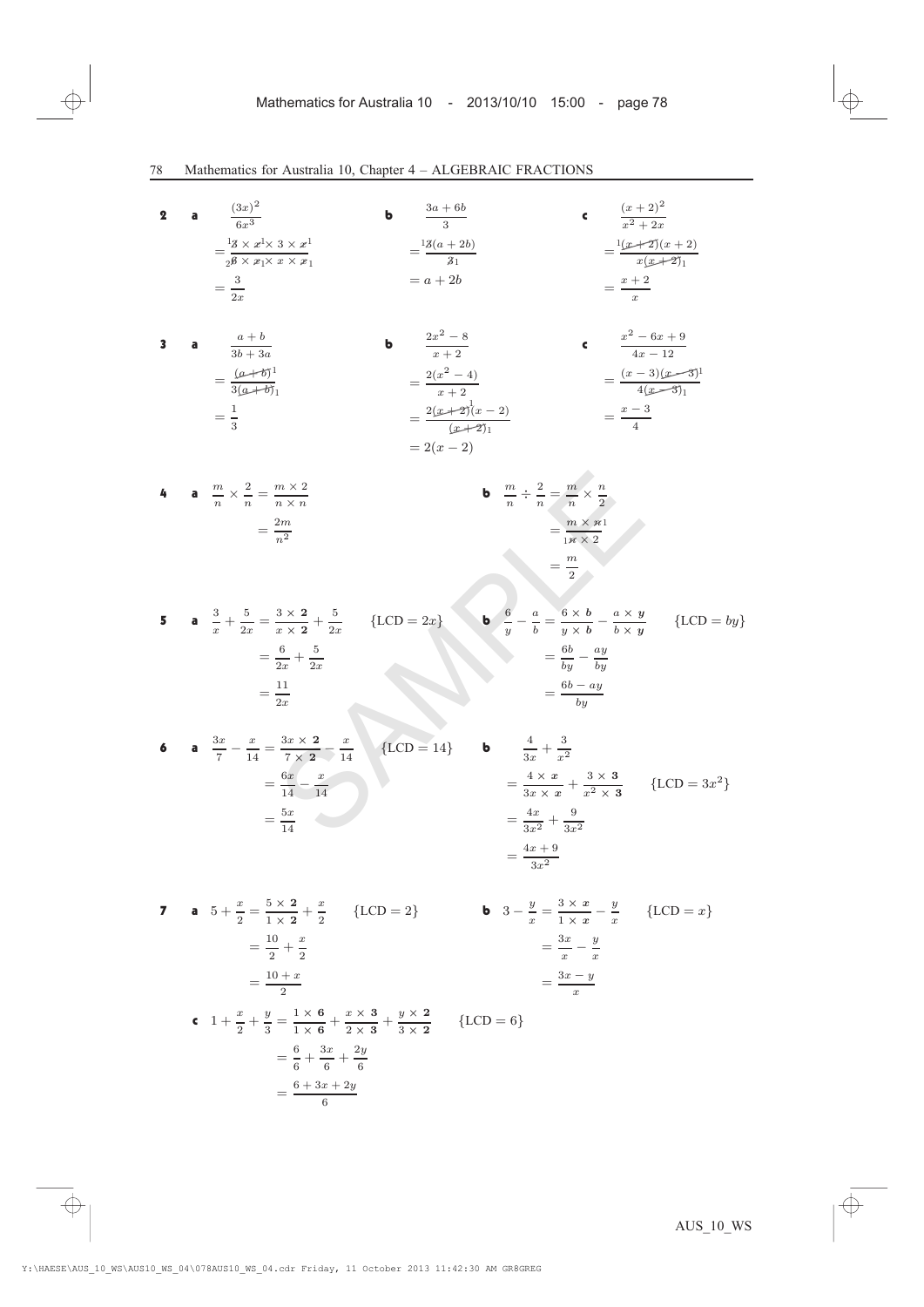8 **a** 
$$
\frac{y^2 - 5y}{y + 2} \times \frac{3}{2y - 10} = \frac{y(y - 5)}{y + 2} \times \frac{3}{2(y - 5)}
$$
  
\n
$$
= \frac{y \times 1(y - 5) \times 3}{(y + 2) \times 2 \times (y - 5)}
$$
  
\n
$$
= \frac{3y}{2(y + 2)}
$$
  
\n
$$
= \frac{-3}{2x} \times \frac{3}{x^2 - 3x}
$$
  
\n
$$
= \frac{9 - 3x}{4} \div \frac{x^2 - 3x}{6} = \frac{9 - 3x}{4} \times \frac{6}{x^2 - 3x}
$$
  
\n
$$
= \frac{3(3 - x) \times 6}{4x(x - 3)}
$$
  
\n
$$
= \frac{-3(x - 3)^1 \times 6^3}{2x^2 - 3x}
$$
  
\n
$$
= \frac{-3(x - 3)^1 \times 6^3}{2x^2 - 3x}
$$
  
\n
$$
= \frac{-3(x - 3)^1 \times 6^3}{2x^2 - 3x}
$$
  
\n
$$
= \frac{-9}{2x}
$$

9 **a** 
$$
\frac{x}{4} - \frac{2-x}{8}
$$
  
\n $= \frac{x \times 2}{4 \times 2} - \frac{2-x}{8}$  {LCD = 8}  
\n $= \frac{2x}{8} - \frac{2-x}{8}$   
\n $= \frac{2x - (2-x)}{8}$   
\n $= \frac{2x - 2 + x}{8}$   
\n $= \frac{3x - 2}{8}$   
\n $= \frac{3x - 2}{8}$   
\n $= \frac{3x - 2}{8}$   
\n $= \frac{3x - 2}{8}$   
\n $= \frac{5(x + 5) + 2(2x + 1)}{10}$   
\n $= \frac{5x + 25 + 4x + 2}{10}$   
\n $= \frac{9x + 27}{10}$  or  $\frac{9(x + 3)}{10}$ 

$$
= \frac{2x - (2 - x)}{8}
$$
  
\n
$$
= \frac{2x - 2 + x}{8}
$$
  
\n
$$
= \frac{3x - 2}{8}
$$
  
\n10 **a** 
$$
\frac{2}{x - 1} - \frac{3}{x + 2} = \left(\frac{2}{x - 1}\right) \left(\frac{x + 2}{x + 2}\right) - \left(\frac{3}{x + 2}\right) \left(\frac{x - 1}{x - 1}\right)
$$
  
\n
$$
= \frac{2(x + 2) - 3(x - 1)}{(x - 1)(x + 2)}
$$
  
\n
$$
= \frac{2x + 4 - 3x + 3}{(x - 1)(x + 2)}
$$
  
\n
$$
= \frac{7 - x}{(x - 1)(x + 2)}
$$
  
\n**b** 
$$
\frac{1}{x - 1} - \frac{2}{x^2} = \left(\frac{1}{x - 1}\right) \frac{x^2}{x^2} - \left(\frac{2}{x^2}\right) \left(\frac{x - 1}{x - 1}\right)
$$
  
\n
$$
= \frac{x^2 - 2(x - 1)}{x^2(x - 1)}
$$
  
\n
$$
= \frac{x^2 - 2x + 2}{x^2(x - 1)}
$$
  
\n
$$
= \frac{x^2 - 2x + 2}{x^2(x - 1)}
$$
  
\n
$$
= \frac{x^2 - 2x + 2}{x^2(x - 1)}
$$
  
\n
$$
= \frac{x^2 - 2x + 2}{x^2(x - 1)}
$$

#### PRACTICE TEST 4C **EXECUTED**

1 **a** 
$$
\frac{x}{5} + \frac{x+2}{4} = \frac{6}{5} + \frac{6+2}{4}
$$
  
\n $= \frac{6}{5} + \frac{8}{4}$   
\n $= \frac{6}{5} + \frac{2}{1}$   
\n $= \frac{6}{5} + \frac{10}{5}$   
\n $= \frac{16}{5} \quad (= 3\frac{1}{5})$   
\n $= \frac{4x}{20} + \frac{5(x+2)}{20}$   
\n $= \frac{4x+5(x+2)}{20}$   
\n $= \frac{4x+5x+10}{20}$   
\n $= \frac{9x+10}{20}$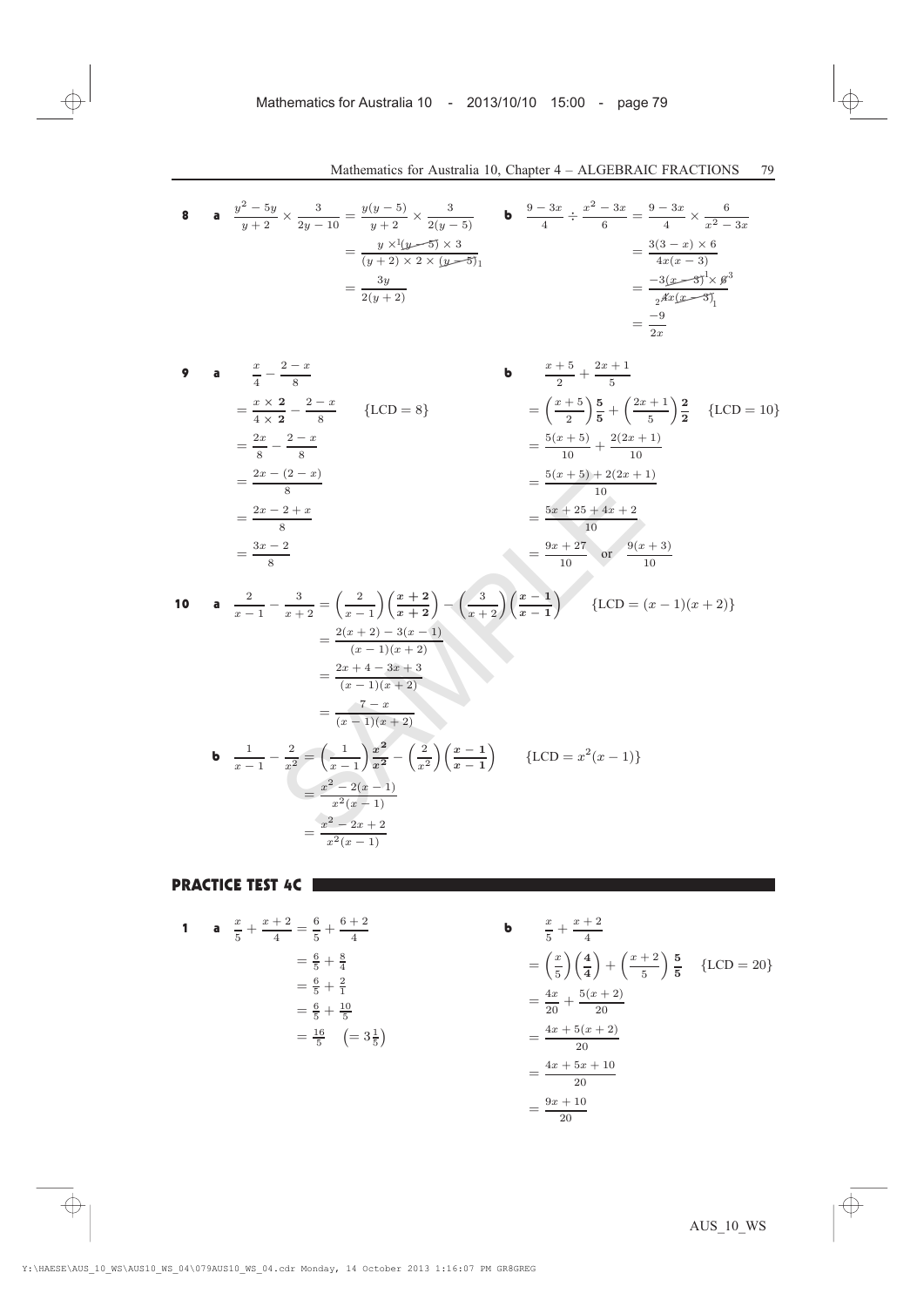$$
\begin{aligned}\n\mathbf{c} \quad 10\left(\frac{x}{5} + \frac{x+2}{4}\right) + \frac{x}{2} &= 10\left(\frac{9x+10}{20}\right) + \frac{x}{2} \qquad \{\text{using } \mathbf{b}\} \\
&= \frac{10}{1} \times \frac{9x+10}{20} + \frac{x}{2} \\
&= \frac{116(9x+10)}{226} + \frac{x}{2} \\
&= \frac{9x+10}{2} + \frac{x}{2} \\
&= \frac{9x+10+x}{2} \\
&= \frac{110x+10}{12} \\
&= \frac{516(x+1)}{12} \\
&= 5(x+1) \\
&= 5x+5\n\end{aligned}
$$
\n(using **b**)

**2** a If Ivan scored x goals for the season, then  $\frac{x}{2}$  of his goals came from penalties. Rico scored  $(x + 8)$  goals, so  $\frac{x + 8}{5}$  of his goals came from penalties.

$$
= 5x + 5
$$
\n**a** If Ivan scored *x* goals for the season, then  $\frac{x}{2}$  of his goals came from penalties.  
\nRico scored  $(x + 8)$  goals, so  $\frac{x + 8}{5}$  of his goals came from penalties.  
\nSo, the total number of penalty goals scored  $= \frac{x}{2} + \frac{x + 8}{5}$   
\n
$$
= \left(\frac{x}{2}\right) \left(\frac{5}{5}\right) + \left(\frac{x + 8}{5}\right) \left(\frac{2}{2}\right)
$$
 {LCD = 10}  
\n
$$
= \frac{5x + 2(x + 8)}{10}
$$
  
\n
$$
= \frac{5x + 2x + 16}{10}
$$
  
\n
$$
= \frac{5x + 2x + 16}{10}
$$
  
\n
$$
= \frac{5x + 2}{10}
$$
  
\n
$$
= \frac{5x + 2}{10}
$$
  
\n
$$
= \frac{5x + 2}{10}
$$
  
\n
$$
= \frac{5x + 2}{10}
$$
  
\n
$$
= \frac{5x + 2}{10}
$$
  
\n
$$
= \frac{5x + 2}{10}
$$
  
\n
$$
= \frac{5x + 2}{10}
$$
  
\n
$$
= \frac{5x + 2}{10}
$$
  
\n
$$
= \frac{5x + 16}{10}
$$
  
\n
$$
= \frac{5x + 16}{10}
$$
  
\n
$$
= \frac{7(22) + 16}{10}
$$
  
\n
$$
= \frac{154 + 16}{10}
$$
  
\n
$$
= \frac{154 + 16}{10}
$$
  
\n
$$
= \frac{170}{10}
$$
  
\n
$$
= 17
$$

So, Ivan and Rico scored 10 penalty goals between them.

3 **a i** 
$$
a - \frac{9}{a} = \frac{a \times a}{1 \times a} - \frac{9}{a}
$$
 {LCD = a} **ii**  $1 - \frac{a}{3} = \frac{1 \times 3}{1 \times 3} - \frac{a}{3}$  {LCD = 3}  
 $= \frac{a^2 - 9}{a}$ 

So, Ivan and Rico scored 17 penalty goals

between them.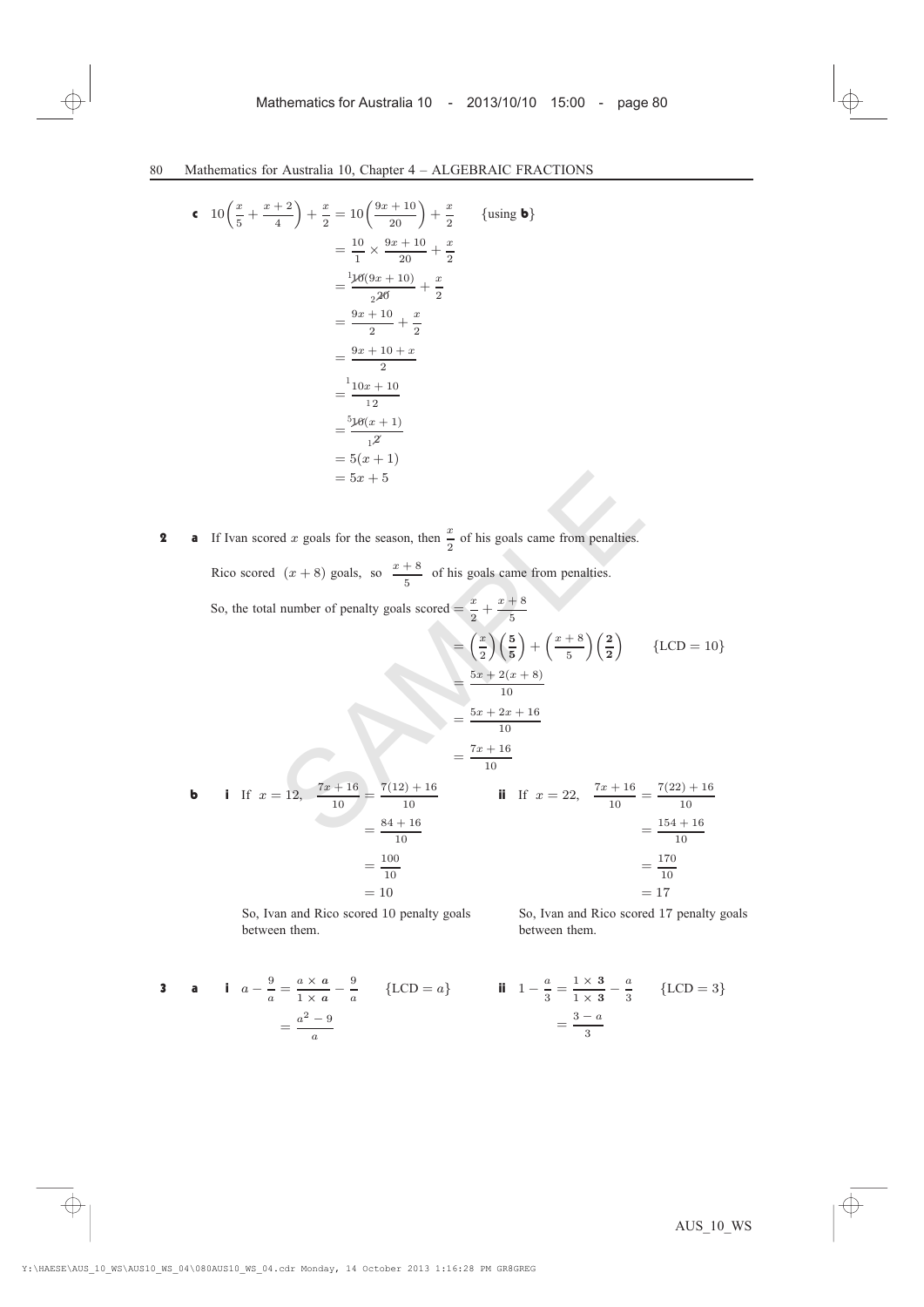**b** 
$$
\left(a - \frac{9}{a}\right) \div \left(1 - \frac{a}{3}\right) = \frac{a^2 - 9}{a} \div \frac{3 - a}{3}
$$
 {using **a**}  
\n
$$
= \frac{a^2 - 9}{a} \times \frac{3}{3 - a}
$$
\n
$$
= \frac{(a + 3)(a - 3)}{a} \times \frac{3}{-1(a - 3)}
$$
\n
$$
= \frac{(a + 3) \times (a - 3)}{a \times -1 \times (a - 3)}
$$
\n
$$
= \frac{3(a + 3)}{a}
$$
\n
$$
= -\frac{3(a + 3)}{a}
$$
\n**c** Using **b**,  $\left(a - \frac{9}{a}\right) \div \left(1 - \frac{a}{3}\right) = \frac{3(a + 3)}{-a}$   
\n**i** When  $a = 1$ , **ii** When  $a = 3$ , **iii** When  $a = 5$ ,  
\n
$$
\frac{3(a + 3)}{-a} = \frac{3(1 + 3)}{-1}
$$
\n
$$
= \frac{3 \times 4}{-1}
$$
\n
$$
= \frac{3 \times 4}{-1}
$$
\n
$$
= \frac{12}{-1}
$$
\n
$$
= -12
$$
\n
$$
= -12
$$
\n**a i**  $(x + y) \div \left(\frac{1}{x} + \frac{1}{y}\right)$ \n
$$
= (3 + 4) \div \left(\frac{1}{3} + \frac{1}{4}\right)
$$
\n
$$
= 7 \div \left(\frac{4}{12} + \frac{3}{12}\right)
$$
\n
$$
= \frac{1}{12}
$$
\n**b** It appears that  $(x + y) \div \left(\frac{1}{x} + \frac{1}{x}\right)$  simplifies to  $x \times y = xu$ .

4 **a i** 
$$
(x+y) \div \left(\frac{1}{x} + \frac{1}{y}\right)
$$
  
\n
$$
= (3+4) \div \left(\frac{1}{3} + \frac{1}{4}\right)
$$
\n
$$
= 7 \div \left(\frac{4}{12} + \frac{3}{12}\right)
$$
\n
$$
= \frac{7}{1} \div \frac{7}{12}
$$
\n
$$
= \frac{17}{12} \times \frac{12}{71}
$$
\n
$$
= 12
$$
\n
$$
= 50
$$
\n**ii**  $(x+y) \div \left(\frac{1}{x} + \frac{1}{y}\right)$ \n
$$
= (5+10) \div \left(\frac{1}{5} + \frac{1}{10}\right)
$$
\n
$$
= 15 \div \left(\frac{2}{10} + \frac{1}{10}\right)
$$
\n
$$
= \frac{15}{1} \div \frac{3}{10}
$$
\n
$$
= \frac{5 \cancel{16}}{1} \times \frac{10}{31}
$$
\n
$$
= 50
$$

**b** It appears that  $(x + y) \div \left(\frac{1}{x} + \frac{1}{y}\right)$  $\overline{y}$  $\int$  simplifies to  $x \times y = xy$ .

$$
\begin{aligned}\n\mathbf{c} \quad & \frac{1}{x} + \frac{1}{y} = \frac{1 \times y}{x \times y} + \frac{1 \times x}{y \times x} \quad \{\text{LCD} = xy\} \\
& = \frac{y}{xy} + \frac{x}{xy} \\
& = \frac{x + y}{xy}\n\end{aligned}
$$

So, 
$$
(x + y) \div \left(\frac{1}{x} + \frac{1}{y}\right) = \frac{x + y}{1} \div \frac{x + y}{xy}
$$
  

$$
= \frac{\cancel{(x + y)}}{1} \times \frac{xy}{\cancel{(x + y)}}
$$

$$
= xy
$$

This is what we predicted in **b**.

**d** 
$$
\frac{41}{\frac{1}{21} + \frac{1}{20}} = 41 \div \left(\frac{1}{21} + \frac{1}{20}\right)
$$

$$
= (21 + 20) \div \left(\frac{1}{21} + \frac{1}{20}\right)
$$

which is in the form 
$$
(a + b) \div \left(\frac{1}{a} + \frac{1}{b}\right)
$$
 where  $a = 21$  and  $b = 20$   
\n
$$
\therefore \frac{41}{\frac{1}{21} + \frac{1}{20}} = 21 \times 20 \quad \{\text{using } \epsilon\}
$$
\n
$$
= 420
$$